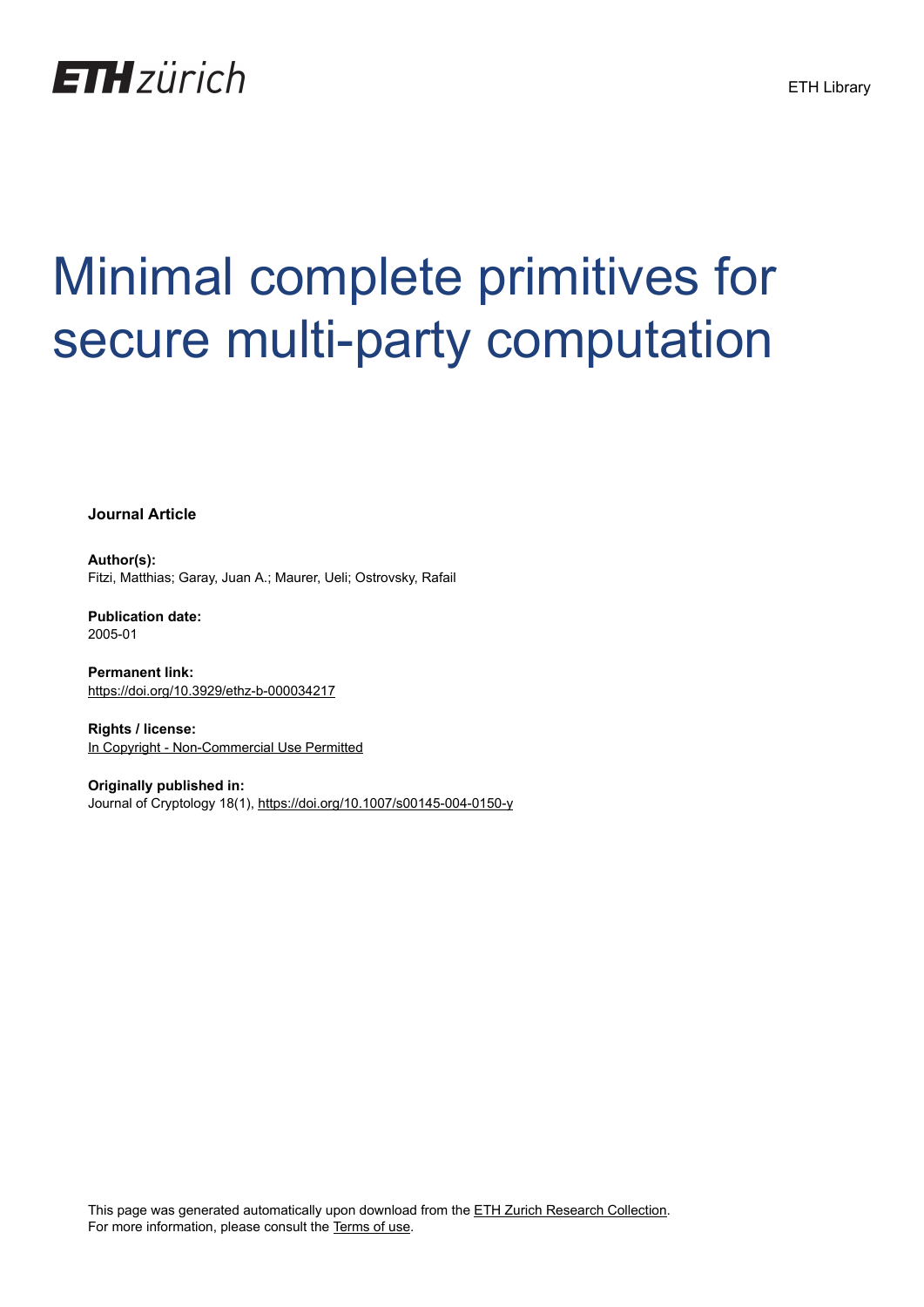DOI: 10.1007/s00145-004-0150-y J. Cryptology (2005) 18: 37–61



# **Minimal Complete Primitives for Secure Multi-Party Computation**<sup>∗</sup>

#### Matthias Fitzi

Department of Computer Science, University of California, Davis, CA 95616, U.S.A. fitzi@cs.ucdavis.edu

#### Juan A. Garay

Bell Labs – Lucent Technologies, 600 Mountain Ave., Murray Hill, NJ 07974, U.S.A. garay@research.bell-labs.com

Ueli Maurer Department of Computer Science, ETH, CH-8096 Zurich, Switzerland maurer@inf.ethz.ch

#### Rafail Ostrovsky

Telcordia Technologies Inc., 445 South Street, Morristown, NJ 07960-6438, U.S.A. rafail@research.telcordia.com

Communicated by Oded Goldreich

Received October 2001 and revised June 2003 Online publication 27 April 2004

**Abstract.** The study of minimal cryptographic primitives needed to implement secure computation among two or more players is a fundamental question in cryptography. The issue of complete primitives for the case of two players has been thoroughly studied. However, in the multi-party setting, when there are  $n > 2$  players and  $t$  of them are corrupted, the question of what are the simplest complete primitives remained open for  $t \geq n/3$ . (A primitive is called *complete* if any computation can be carried out by the players having access only to the primitive and local computation.)

In this paper we consider this question, and introduce complete primitives *of minimal cardinality* for secure multi-party computation. The cardinality issue (number of

<sup>∗</sup> A preliminary version of this paper appeared in *Advances in Cryptology – CRYPTO '*01, LNCS 2139, Springer-Verlag, pp. 80–100, Santa Barbara, CA, August 2001.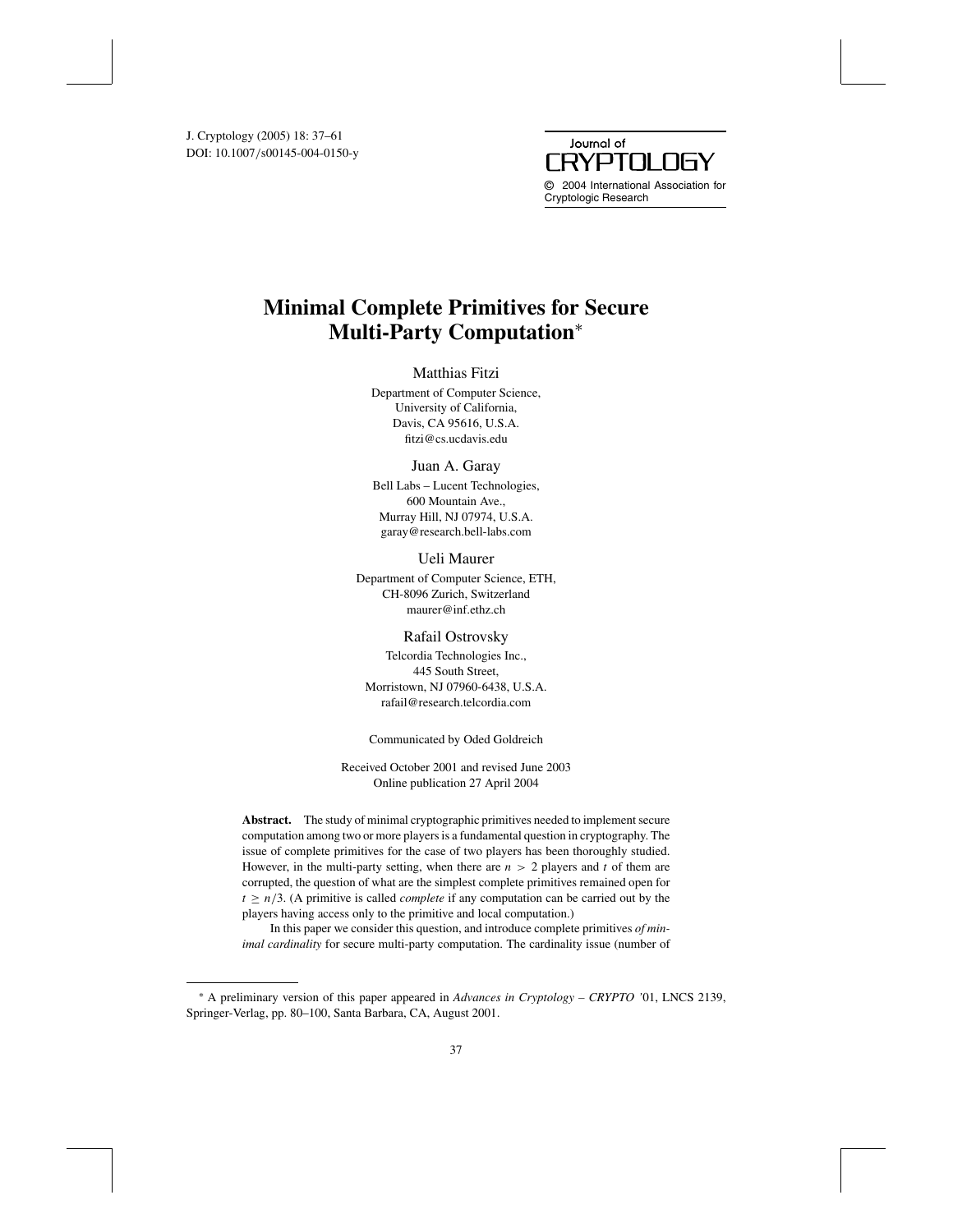players accessing the primitive) is essential in settings where primitives are implemented by some other means, and the simpler the primitive the easier it is to realize. We show that our primitives are complete and of minimal cardinality possible for most cases.

**Key words.** Multi-party computation, Secure function evaluation, Unconditional security, Complete functions, Oblivious cast.

### **1. Introduction**

In (general) secure multi-party computation, *n* parties ("players") attempt to compute multi-party functionalities in the presence of an adversary who may corrupt up to *t* of them. The study of secure multi-party computation is important both from a theoretical and a practical point of view. It not only establishes what is possible to compute and what is not in multi-party environments, but may sometimes yield techniques and components that can be used in application-specific systems [Go1].

Traditionally, the models for secure multi-party computation have assumed that certain communication "resources" (primitives) are available to the players. Well-known instances include pairwise private channels [BGW], [CCD], a broadcast channel [RB], and, more recently, a "mini-cast" primitive, which is available to every triple of players [FM]. In this paper, and with respect to the strongest, active adversary, we initiate the study of minimal complete primitives for secure multi-party computation from the point of view of the **cardinality** of the primitive—i.e., the number of players accessing it. A primitive is called *complete* if any computation can be carried out by the players having access (only) to the primitive and local computation. A primitive is called *minimal* if any primitive involving fewer players is not complete.

For *n* players, *t* of which might be corrupted, the question is well understood for  $t < n/3$ . In this paper we consider this question for  $t \ge n/3$ . We show that in fact there are three interesting "regions" for *t*:  $t < n/3$ ,  $n/3 \le t < n/2$ , and  $n/2 \le t < n$ , and present, for each region, minimal complete primitives for *t*-resilient unconditional multi-party computation.

#### 1.1. *Motivation*

There are three main motivations for this work. First, determining the minimal necessary primitives for secure multi-party computation, for various adversary models, is of fundamental theoretical interest. Second, minimizing the number of players involved in a primitive is important because the lower the primitive's cardinality the easier it might be to realize it by exploiting some physical phenomenon (e.g., quantum entanglement). For instance, broadcast among three players [FM] appears to be a more realistic primitive than Internet-scale broadcast. Third, investigating information-theoretic reductions of multi-party computation to a certain primitive is of interest, even if the implementation of this primitive is based on cryptographic assumptions, for the following reasons:

- The (cryptographic) security proof of a protocol for a complex task is typically easier when the analysis can be broken up into a global information-theoretic argument and a "local" cryptographic argument.
- Information-theoretic multi-party protocols are typically more efficient (though less resilient) than their cryptographic counterparts, and hence the described design approach may lead to the most efficient multi-party protocols.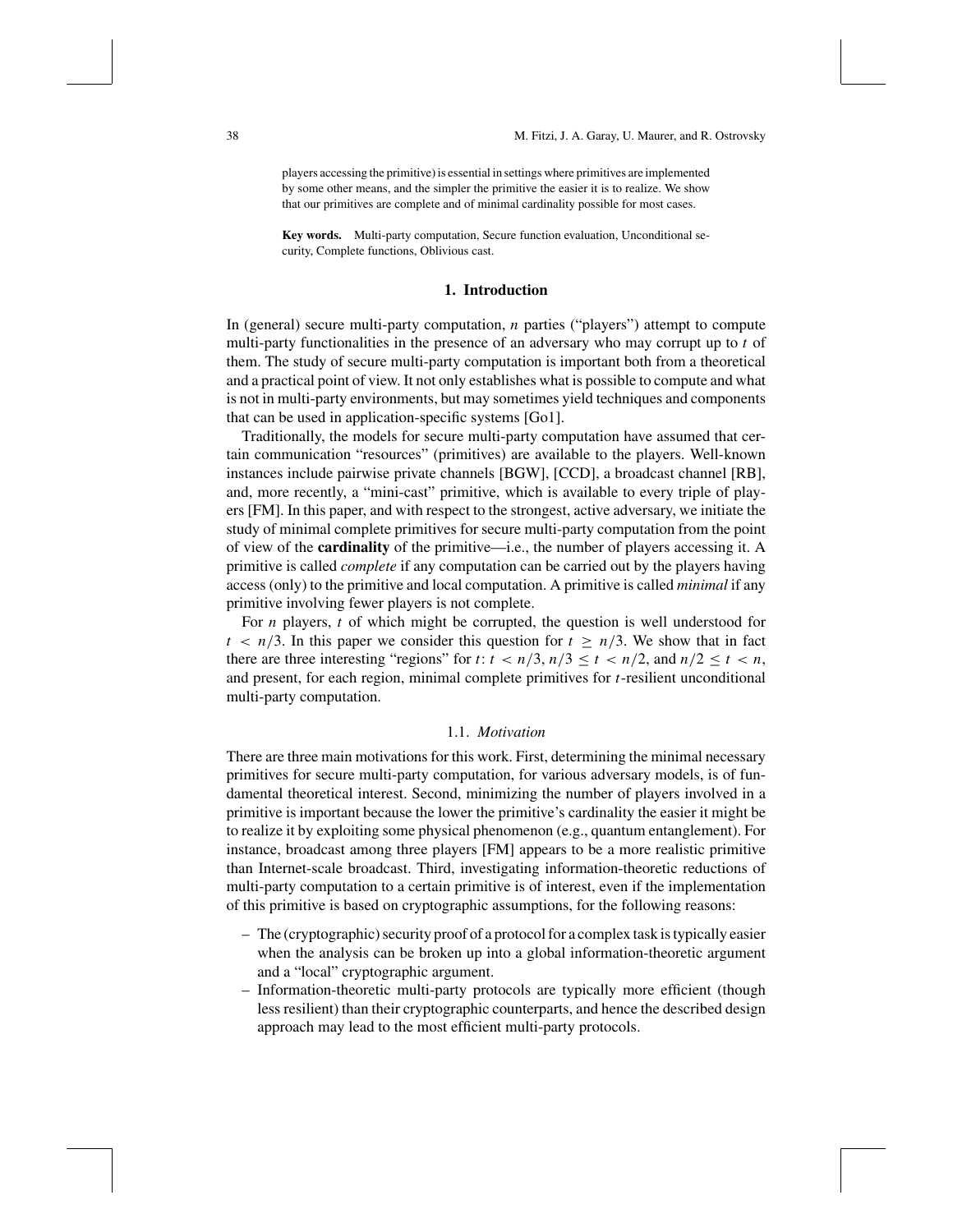#### 1.2. *Prior and Related Work*

*Secure multi-party computation*. Secure multi-party computation has been actively studied since the statement of the problem by Yao in [Ya]. For the standard model with secure pairwise channels between the players, the first general solution of the problem was given by Goldreich et al. [GMW] with respect to computational security. Ben-Or et al. [BGW] and Chaum et al. [CCD] constructed the first general protocols with unconditional security. Additionally, it was proven in [BGW] that unconditionally secure multi-party computation was possible if and only if less than half (one-third) of the players are corrupted passively (actively).

For the model where, in addition to the pairwise secure channels, a global broadcast channel is available, Rabin and Ben-Or [RB] constructed a protocol that tolerates (less than) half of the players being actively corrupted. Their solution is not perfect, as it carries a small probability of error. However, it was later shown by Dolev et al. [DDWY] that this is unavoidable for the case  $t \geq \lceil n/3 \rceil$  (and the assumed communication primitives), as there exist problems with no error-free solutions in this setting. Fitzi and Maurer [FM] recently proved that, instead of global broadcast, broadcast among three players is sufficient in order to achieve unconditionally secure multi-party computation for  $t < n/2$ .

*Complete primitives*. Another line of research deals with the completeness of primitives available to the players. Kilian [Ki1] proved that oblivious transfer (OT) [Ra] is complete for two-party computation in the presence of an active adversary. A complete characterization of complete functions for two-party computation, for both active and passive adversaries, was given in [Ki3] based on [Ki2] and results by Beimel et al. [BMM]. These results are stated with respect to *asymmetric* multi-party computation in the sense that the result of the function is provided to one single (predefined) player.

A first generalization of completeness results to the more general *n*-party case was made by Kilian et al. [KMO], [KKMO], who characterized all complete boolean functions for multi-party computation secure against a passive adversary that corrupts any number of players.

With the noted exception of Goldreich's treatment of reductions in [Go2], previous work on complete primitives typically assumes that the cardinality of the primitive is the same as the number of players involved in the computation.<sup>1</sup> In contrast, in this paper we are concerned with the minimal cardinality of complete primitives for multi-party computation.

# 1.3. *Contributions of This Paper*

In this paper, for any primitive cardinality  $k, 2 \le k \le n$ , we give upper and lower bounds on *t* such that there is a complete primitive *gk* for multi-party computation secure against an active adversary that may corrupt up to *t* of the players. To our knowledge, this is

<sup>1</sup> Implicitly, though, Kilian and coworkers [KMO], [KKMO] transform calls to a cardinality *n* primitive into pairwise OT invocations. Fitzi and Maurer's work on achieving global broadcast (multi-party computation) based on 2-cast and authenticated (resp., secure) channels can also be viewed as a step towards minimizing the primitives' cardinality.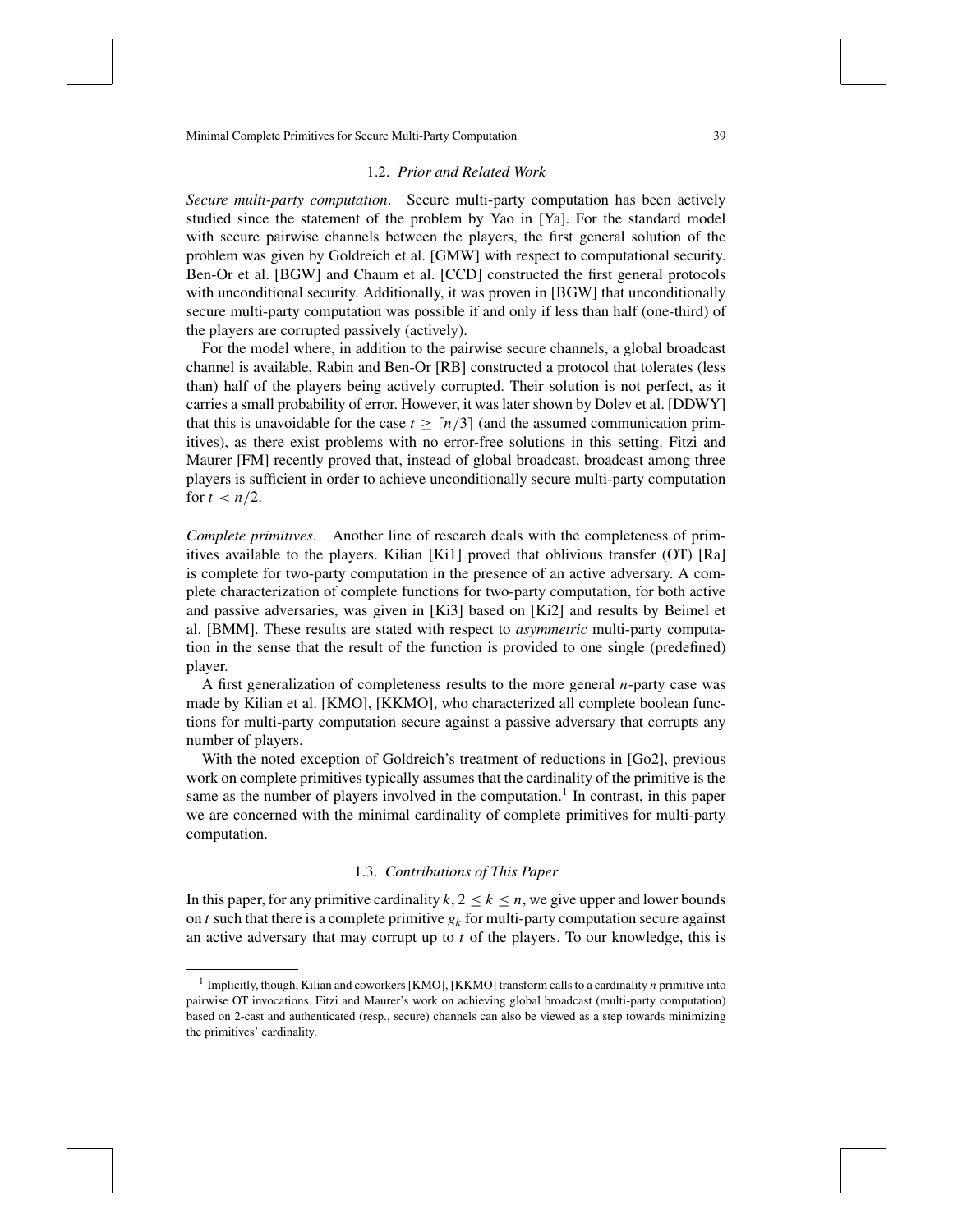the first time that the power of the cardinality of cryptographic primitives—and their minimality—is rigorously studied.

When  $k = 2$ , it is well known that *secure pairwise channels* (or, more generally, OT) are enough (complete) for  $t < n/3$ , as follows from [BGW], [CCD], and [Ki1]. We show that, for  $n > 2$ , no primitive of cardinality 2 can go above this resiliency bound, including primitives that are complete for two-party computation. Specifically, we show that there is a problem, namely, broadcast (aka Byzantine agreement) [PSL], that cannot be solved in a model where players are connected by "*g*<sup>2</sup> channels" for any two-party primitive  $g_2$ .

The case  $k = 3$  is of special interest. We introduce two primitives: *oblivious cast*, a natural generalization of oblivious transfer to the three-party case,<sup>2</sup> and *converge cast*, a primitive that is related to the anonymous channel of [Ch], and show that they are complete for  $t < n/2$ . In light of the impossibility result for  $k = 2$ , these primitives are also minimal. We also show that no primitive of cardinality 3 can be complete for  $t > n/2$ .

For the case  $k = n$  we introduce another primitive, which we call the *universal black box* (UBB), and show that it is complete for arbitrary resiliency  $(t < n)$ . This primitive has interesting implications for computations involving a trusted third party (TTP), in that it enables *oblivious* TTPs, i.e., trusted parties which do not require any prior knowledge of the function to be computed by the players—even if a majority of the players is corrupted. The UBB is also minimal, since we also show that no primitive of cardinality *n* − 1 can be complete for *t* < *n*, by showing that broadcast tolerating that many faults cannot be achieved by any  $(n - 1)$ -cardinality primitive. The results mentioned so far are summarized in Table 1.

Multicast and "convergecast," with a single sender and a single recipient, respectively, constitute two natural communication models. We also show that no primitive of this kind (i.e., a primitive with one input or one output)—even of full cardinality—can achieve more than  $t < n/2$ , and therefore be more powerful than our primitives of cardinality 3. In other words, with respect to these primitive types, Table 1 "collapses" to two equivalence classes:  $k = 2$  and  $3 \le k \le n$ . For these impossibility proofs, we use

| Primitive       | Resiliency                 |               |                                  | Number of       |
|-----------------|----------------------------|---------------|----------------------------------|-----------------|
| cardinality     | <b>Efficient</b> reduction | Impossibility | Primitive*                       | instances       |
| $k=2$           | t < n/3                    | $t \geq n/3$  | SC <sub>2</sub>                  | $2\binom{n}{2}$ |
| $k=3$           | t < n/2                    | $t \geq n/2$  | OC <sub>3</sub> /CC <sub>3</sub> |                 |
| $4 < k < n - 1$ | t < n/2                    | $t > n - 2$   | OC <sub>3</sub> /CC <sub>3</sub> |                 |
| $k = n$         | t < n                      |               | UBB <sub>n</sub>                 |                 |

**Table 1.** Complete primitives of cardinality *k*.

<sup>∗</sup>SC2: secure channel; OC3: oblivious cast; CC3: converge cast; UBB*<sup>n</sup>* : universal black box. OC3, CC3, and UBB*<sup>n</sup>* are primitives introduced in this paper.

<sup>2</sup> Independently (but previously), a similar primivite called "Oblivious Multicast" was introduced by Blaze in [Bl].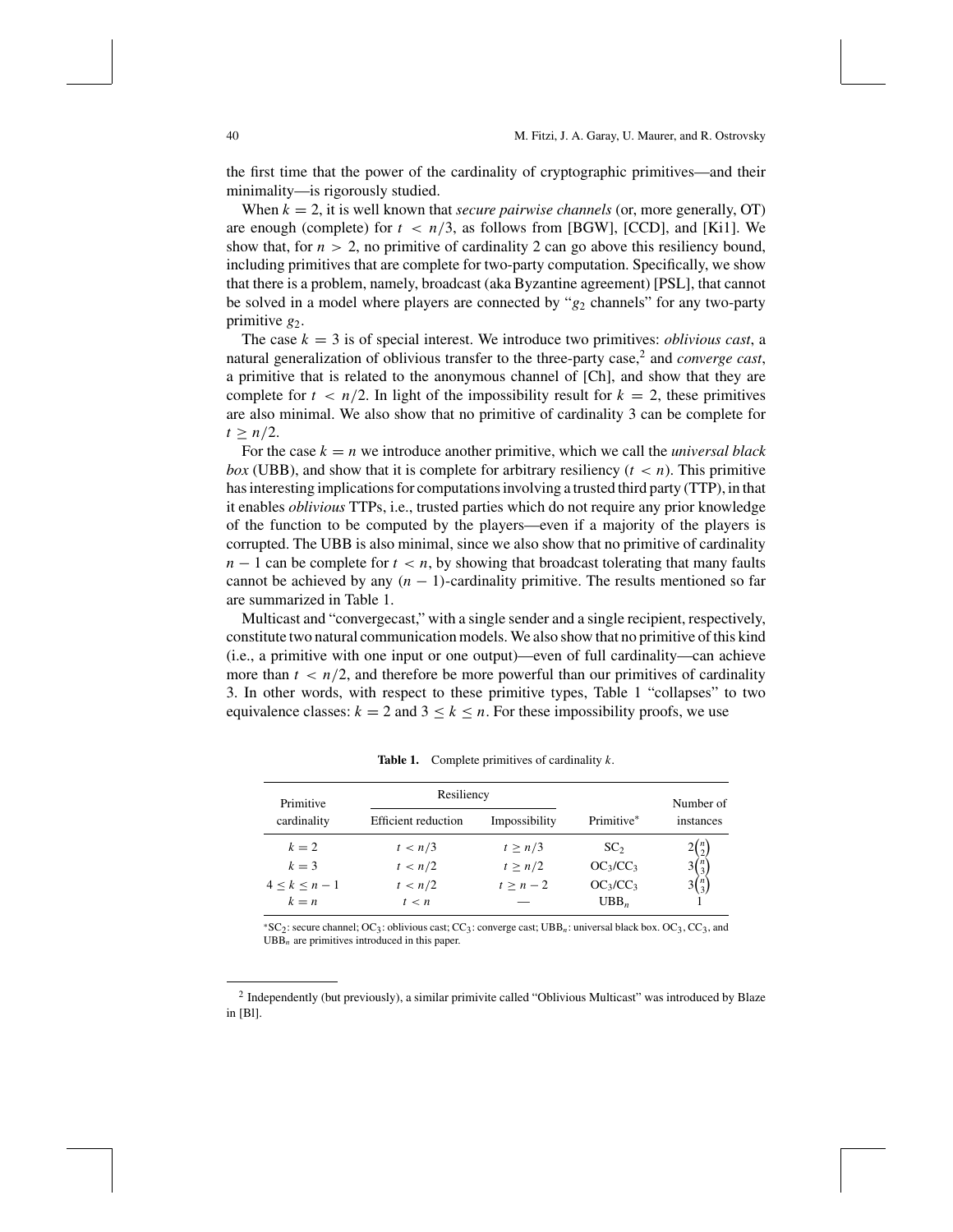reductions to problems in the standard model of secure point-to-point channels that are known to be unsolvable.

All the primitives we present allow for *efficient* secure multi-party computation.

#### 1.4. *Organization of the Paper*

We start in Section 2 with definitions of and notation for primitives of arbitrary cardinality, the security model we use, and the notion of reducibility and completeness for functionalities and primitives of different cardinality. Section 3 contains the reductions of multi-party computation to primitives of the various cardinalities. In Section 3.1 we revisit the case of cardinality 2 with a tight bound of *t* < *n*/3. In Section 3.2 we introduce the two new primitives of cardinality 3, and show that they are complete for  $t < n/2$ , which is a tight bound as it follows from Section 4; we also show in this section how other primitives of cardinality 3 can be designed in such a way that the analysis required by the reductions is less involved. In Section 3.3 we give a primitive of full cardinality  $(k = n)$  that is complete for  $t < n$ . Section 4 contains the impossibility results, i.e., lower bounds on the required number of correct players for multi-party computation with primitives of cardinality  $2 \leq k \leq n-1$ , together with the proofs that primitives that are single-input or single-output cannot be complete for  $t \geq \lceil n/2 \rceil$ . We conclude in Section 5 with open problems and directions for further research. In some of our proofs we make use of Chernoff bounds; we include a succint description in the Appendix for convenience.

# **2. Model and Definitions**

In this paper we focus on *secure function evaluation* (SFE) [Ya] by a set *P* of *n* players, where each player  $p_i$  has an input value  $x_i$  and obtains an output value  $f_i(x_1, x_2, \ldots, x_n)$ , for a (probabilistic) function *fi* . We are interested in unconditional security against an active adversary who may corrupt up to *t* of the players; i.e., the adversary may make the corrupted players deviate from the protocol in an arbitrarily malicious way, and no assumptions are made about his computational power.

In contrast to the treatment of two-party computation (e.g., [Ki2], [Ki3], and [BMM]), where only one predefined player receives the final result of the computation, our model allows every player to receive his own (in general, different) result—which corresponds to the general notion of multi-party computation in [Ya], [CCD], and [BGW]. Similarly, our definition of a primitive, as given in the next paragraph, also allows every involved player to provide an input and get an output, as opposed to just one player. Nonetheless, our constructions apply to the former model as well since for each of our complete multiple-output primitives there is also a single-output primitive that is complete with respect to single-output SFE.

# 2.1. *Primitives of Arbitrary Cardinality*

Our communication model is based on ideal *primitives*that can be accessed by *k* players,  $2 \leq k \leq n$ , implementing the secure computation of some *k*-ary, possibly probabilistic function; *k* is called the *cardinality* of the primitive. Besides this primitive, no other means of communication is assumed among the players.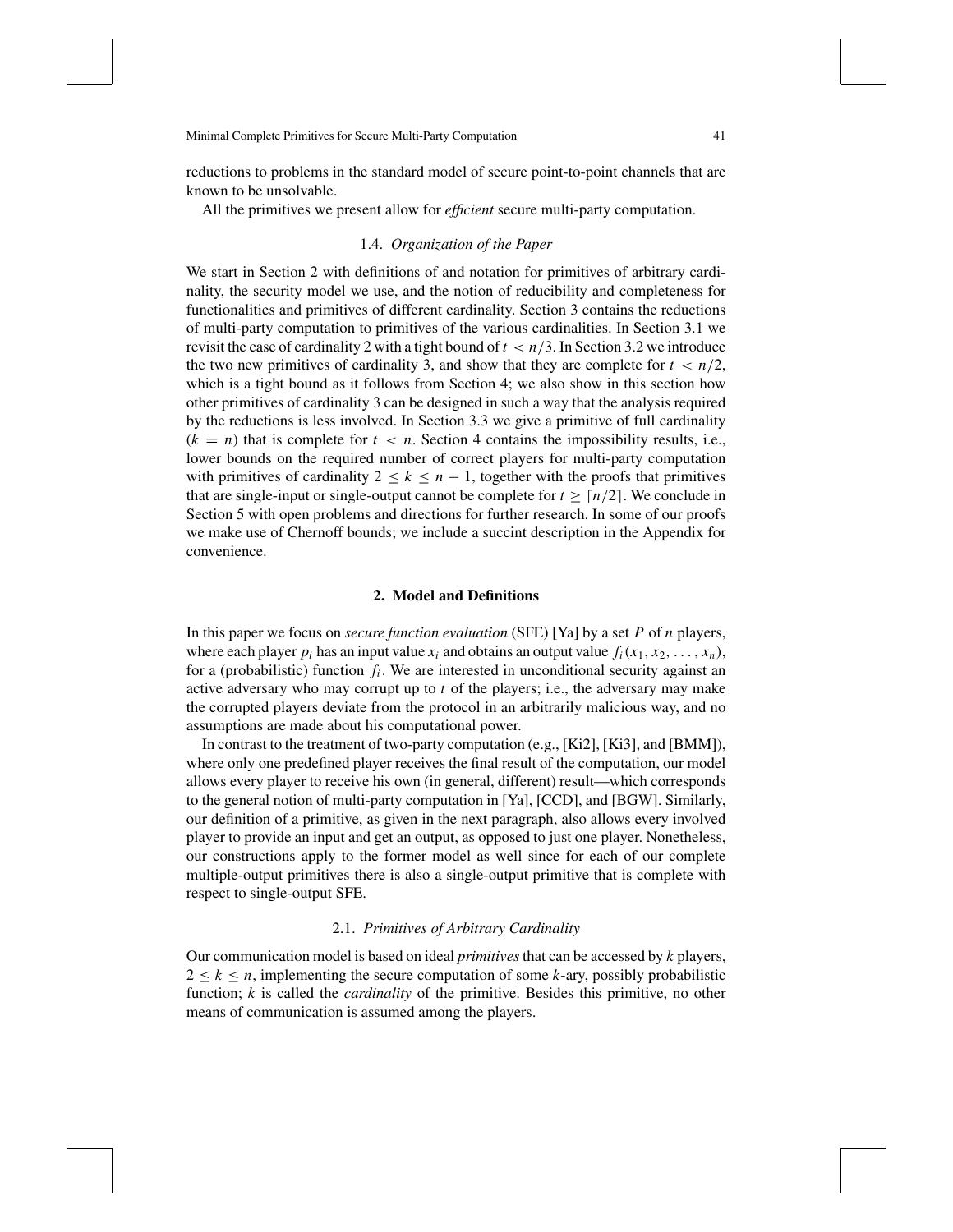We view primitives as "black boxes" in the sense that all implementation details are hidden from the players. Depending on the function being implemented, of the *k* players accessing the primitive one or more may secretly enter an input to it, and one or more may secretly receive the value(s) of the function.

We use  $g_k[i, j]$  to denote the primitive implementing *k*-ary function *g*, in which  $i \leq k$ players provide an input, and where  $j \leq k$  players receive the output of the function.<sup>3</sup> We call [*i*, *j*] the *type* of the primitive. We drop the type when clear from the context. We focus on the following types: [1,  $\ell$ ], [ $\ell$ , 1], and [ $k$ ,  $k$ ] where  $1 \leq \ell \leq k$ <sup>4</sup>.

Note that a primitive of a given cardinality can always be simulated (when applicable) by the same primitive with a larger cardinality by "cutting" some of the "wires," or connecting them to the same player. More formally, the following domination relation exists: let  $(k', i', j') \supseteq (k, i, j)$  (meaning  $k' \geq k, i' \geq i$  and  $j' \geq j$ ); then for every primitive  $g_k[i, j]$  there exists a primitive  $g'_{k'}[i', j']$  that is as powerful as  $g_k[i, j]$ .

We assume that every subset  $S \subset P$  of *k* players shares *k*! instances of the primitive one for each permutation of the players; thus, we assume  $\binom{n}{k}k!$  instances of the primitive in total. However, we will show that there is always a (minimal complete) primitive such that, overall, polynomially many instances (specifically, less than  $n<sup>3</sup>$ ) of the primitive are sufficient.

#### 2.2. *Security Model*

Several formal definitions of secure function evaluation exist (e.g., [Be], [Ca], [Go2], [GL], and [MR]). The process is assumed to be synchronous, a fact that simplifies the task of reasoning about security. In [Ca] (and in a nutshell), the computation to be performed among the *n* players is specified with respect to an incorruptible trusted party  $\tau$  who interacts securely with the players. For the special case of STE where a function on the players' inputs is to be computed and revealed, such a process can be defined by the players first secretly handing their inputs to  $\tau$ ,  $\tau$  computing the output corresponding to the (possibly probabilistic) function, and then handing it back to the players. Such a protocol among  $P \cup \{\tau\}$  is called an *ideal process*.

Of course, the goal of multi-party computation is to perform the same task without the need for a trusted party; thus, a multi-party computation protocol for evaluating a function is called *secure* if it emulates the ideal evaluation process of the function, i.e., if for every strategy of the adversary in the real protocol there is a corresponding adversary strategy that, with similar cost, achieves the same effect in the ideal process. In particular, this means that whenever the ideal process satisfies some consistency or privacy property with respect to the players (e.g., privately computes some specific function on the players' inputs), then the secure protocol also satisfies them. This notion of security can then be refined further by distinguishing among the different types of similarities between the global outputs in both the ideal and real-life computations. We

<sup>3</sup> A complete specification of the primitive should include additional aspects, such as which *i* (*j*) out of the *k* players provide an input (resp., receive an output), etc., but the simpler notation will be expressive enough for the primitives we consider.

<sup>&</sup>lt;sup>4</sup> Note that, for  $n > 2$ , no primitive of type [0,  $\ast$ ] or [ $\ast$ , 0] can be complete and thus these cases are ignored. For the same reason, in the case of [1, 1], we always ignore the "reflexive" case (same player providing input and receiving the output).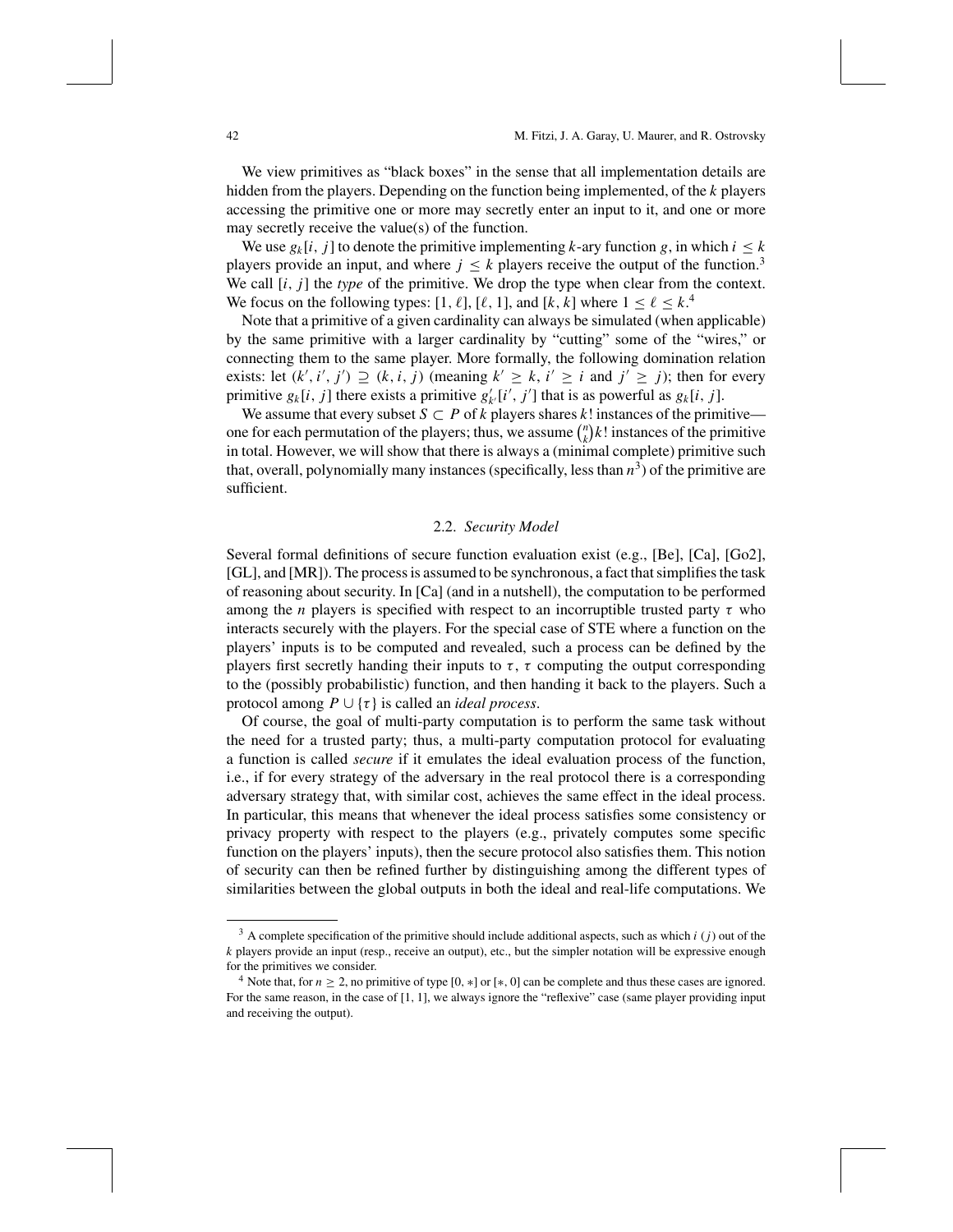are interested in unconditional security, which is obtained by requiring that these output distributions be (statistically) indistinguishable, except for a negligible function of the security parameter, independently of the adversary's computational power. See [Ca] for further details.

# 2.3. *Reducibility and Completeness*

A main theme in this paper is that of reductions "across" cardinalities. The notion of reduction generalizes to the case of computation of an *n*-ary function (*n*-player protocol)<sup>5</sup> invoking another *k*-ary function (primitive of cardinality *k*, resp.), with  $k \leq n$ , in a natural way [Go2]:

**Definition 1** (Reductions). An *n*-player protocol *unconditionally reduces*  $f_n$  to  $g_k$  for a given  $t < n$ , if it computes  $f_n$  unconditionally *t*-securely just by black-box calls to  $g_k$ and local computation. In such a case we say that  $f_n$  *unconditionally reduces* (for short, *reduces*) to  $g_k$  for that  $t$ .<sup>6</sup>

The notion of completeness also generalizes to the different cardinality setting in a natural way: if  $g_k$  is complete one can use  $g_k$  to perform secure *n*-party computation. More formally:

**Definition 2** (Completeness). We say a primitive  $g_k$  is *unconditionally complete* (for short, *complete*) for a given  $t < n$ , if every *n*-ary function unconditionally reduces to  $g_k$ (for the same *t*).

Typically, the reduction step is applied more than once, by reducing a primitive already known to be complete to another, perhaps simpler, primitive. For example, this is the case in the two-party case, where protocols are given that implement oblivious transfer using a different primitive (see, e.g., [Ki3]). This is also the approach we follow in this paper, by showing how to implement, using our primitives, the "resources" that are known to be required for SFE.

Furthermore, all our reductions will be unconditionally secure in a way that the simulation can fail with some negligible probability, but, in the non-failure case, it *perfectly* provides the desired functionality; i.e., compared with an ideal implementation of the functionality, the reductions leak no additional information and provide perfect correctness. Hence, by estimating the overall error probability of the complete reduction from the given SFE problem to the complete primitive as the probability that at least one single implementation of a reduction step fails, we actually get an upper bound on the probability that the whole protocol does not provide perfect security. Since our reductions keep this probability negligibly small, we achieve unconditional security according to the definition above.

<sup>5</sup> (Local) Computation can, of course, be randomized, and the requirement is that the function's output is produced with high probability.

 $6$  Note that the definition of reduction also admits the opposite direction, i.e., from smaller cardinality to larger cardinality. Occasionally in our constructions we will also use this direction (for example, by implementing secure pairwise channels using a three-player primitive).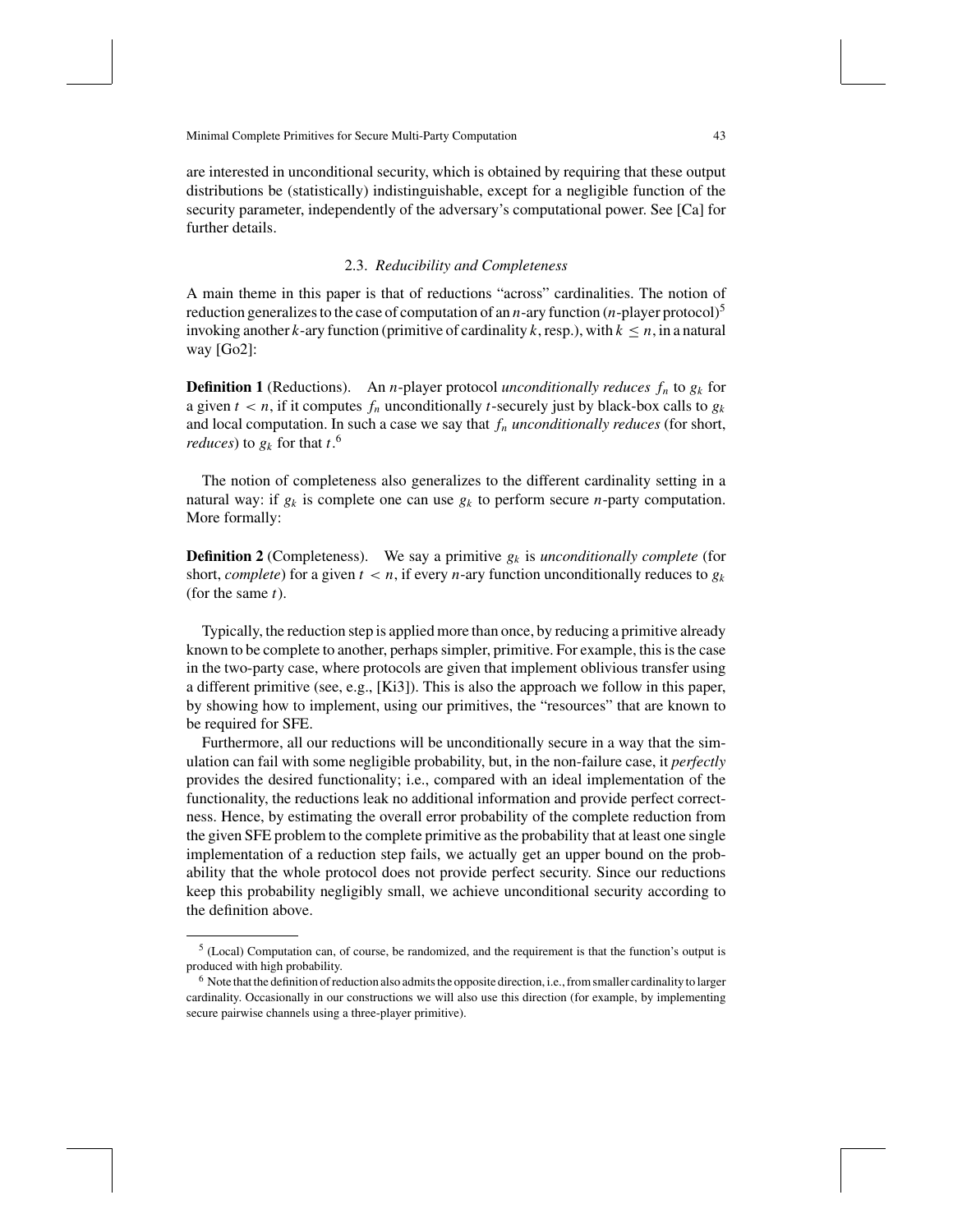Finally, we note that all our reductions are *efficient*, i.e., polynomial in *n* and a security parameter  $\sigma$  such that the overall error probability is smaller than  $2^{-\sigma}$ .

#### **3. Complete Primitives**

#### 3.1. *Primitives of Cardinality* 2

It is well known that secure channels  $(SC_2)$  are sufficient for unconditional SFE [BGW], [CCD] with  $t < n/3$ . That is, in our parlance:

**Proposition 3.1.** *For any*  $n \geq 2$ *, there is a primitive of cardinality 2, the secure channel, that is complete for*  $t < n/3$ *.* 

Since we are assuming that every permutation of the players share a primitive, the type of a secure channel is [1, 1]; hence, for  $t < n/3$ , the complete primitive is of the weakest type. For  $n > 2$ , no primitive of cardinality 2 can be complete for  $t \geq \lceil n/3 \rceil$ (Corollary 4.2), therefore this bound is tight.

### 3.2. *Primitives of Cardinality* 3

Evidently, a primitive  $g_3[1, 1]$  is equivalent to  $g_2[1, 1]$  since in  $g_3$  one of the players neither provides an input nor receives an output. Hence, in this section we consider primitives (of cardinality 3) of type different from [1, 1]. In fact, it turns out that either two inputs (and single output) or two outputs (and single input) is sufficient. For each type we introduce a primitive and show it to be complete for  $t < n/2$ . Moreover, we show (in Section 4) that no primitive of cardinality 3 can be complete for  $t > \lfloor n/2 \rfloor$ .

The approach to show that a primitive is complete is as follows. It follows from [RB] and  $[CDD<sup>+</sup>]$  that pairwise secure channels and a global broadcast channel are sufficient for SFE secure against  $t < n/2$  active corruptions. Hence, it is sufficient to show that the primitives introduced in this section imply both, unconditionally secure pairwise channels and global broadcast.

The first primitive we introduce, *oblivious cast*, is of type [1, 2], and a generalization of oblivious transfer to the multi-receiver (in our case, two) setting: a sender sends his input bit to two receivers, who get it with probability  $\frac{1}{2}$ .<sup>7</sup> The second primitive we introduce, *converge cast*, with two senders and one receiver (i.e., of type [2, 1]), is the converse of oblivious cast: each sender sends a value, and the receiver gets one value or the other with probability  $\frac{1}{2}$ . Thus, converge cast can be viewed as a three-party version of Chaum's "anonymous channel" [Ch].

The main reasons for considering these two primitives of cardinality 3 are that

- 1. they constitute natural generalizations of existing primitives to a multi-party ("network") setting, and
- 2. their definition is simple and symmetric (e.g., the value from each of the senders in converge cast gets through with  $\frac{1}{2}$  probability); this not only makes them easy to

<sup>7</sup> See [Bl] for a specification for the general case—*k* receivers out of *n*.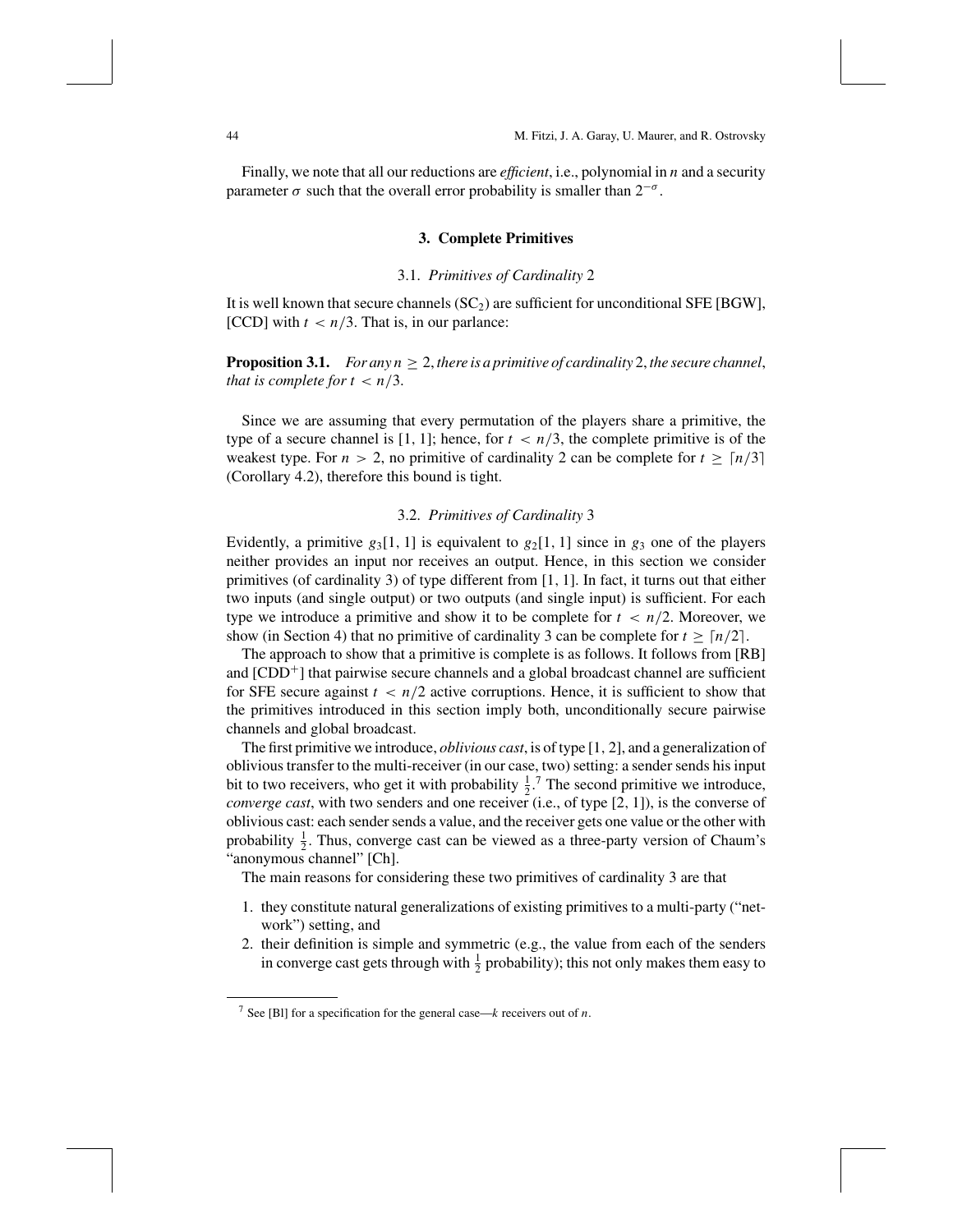state, but also perhaps more amenable for realization by some other (e.g., physical) means.

This, however, comes at a price, since as we describe in Section 3.2.3, other, less "natural," primitives can be designed in such a way that the implementation of the resources needed for SFE is easy, and which do not have probabilities of error. However, minimality, in particular, in the size of the input/output domains, is yet another desirable property for these primitives, of both practical and theoretical interest, and the simpler-to-analyze primitive presented there requires larger value domains than oblivious cast and converge cast. Moreover, this primitive is not symmetric. Thus, simpler analysis trades off naturally with symmetry and minimality (see Section 3.2.3).

### 3.2.1. *Type* [1, 2] *Primitives*: *Oblivious Cast*

**Definition 3.** *Oblivious cast* (OC<sub>3</sub>) is a primitive among three players: a sender *s* who sends a bit  $b \in \{0, 1\}$  and two recipients  $r_0$  and  $r_1$ , such that the following conditions are satisfied:

- (1) The bit *b* is received by exactly one of the recipients,  $r_0$  or  $r_1$ , each with probability 1  $\frac{1}{2}$ .
- (2) While both recipients learn who got the bit, the other recipient gets no information about *b*. In case there are other players (apart from *s*,  $r_0$  and  $r_1$ ), they get no information about *b*.

*Implementing secure channels using oblivious cast*. Secure pairwise channels can be achieved by the simulation of authentic channels and the implementation of a pairwise key-agreement protocol between every pair of players  $p_i$  and  $p_j$ . Players  $p_i$  and  $p_j$ can then use the key (e.g., a one-time pad) to encrypt the messages to be sent over the authentic channel.

**Lemma 3.2.** Let  $n \geq 3$ . Then authentic channel reduces to oblivious cast for  $t < n/2$ .

**Proof.** An authentic channel between players  $p_i$  and  $p_j$  can be achieved from oblivious cast among  $p_i$ ,  $p_j$ , and some arbitrary third player  $p_k \in P\{p_i, p_j\}$ , by  $p_i$  (or  $p_j$ ) oblivious-casting his bit (or whole message)  $\sigma$  times. Finally,  $p_i$  decides on the first bit he has received in those oblivious casts.

Since it is sufficient to achieve authentic channels only between pairs of correct players we can assume that the sender is correct. The invocation of this channel fails if  $p_i$  does not receive any of the bits being sent by oblivious cast, and this happens with a probability of at most  $Pr_{err}^{auth} = 2^{-\sigma}$ .  $\Box$ 

In order to generate a one-time pad (OTP)  $s_{ij}$  of one bit between two players  $p_i$  and  $p_i$ , we can let  $p_i$  generate some *m* random bits  $b_1, \ldots, b_m$  and oblivious-cast them to  $p_j$  and some arbitrary third player  $p_k$ , where *m* is chosen such that, with overwhelming probability,  $p_j$  receives at least one of those random bits (every bit  $b_x$  is received by  $p_j$ with probability  $\frac{1}{2}$ ). Finally,  $p_j$  uses his authentic channel to  $p_i$  (Lemma 3.2) to send to  $p_i$  the index  $x \in \{1, ..., m\}$  of the first bit  $b_x$  that  $p_j$  received. Since  $p_k$  gets no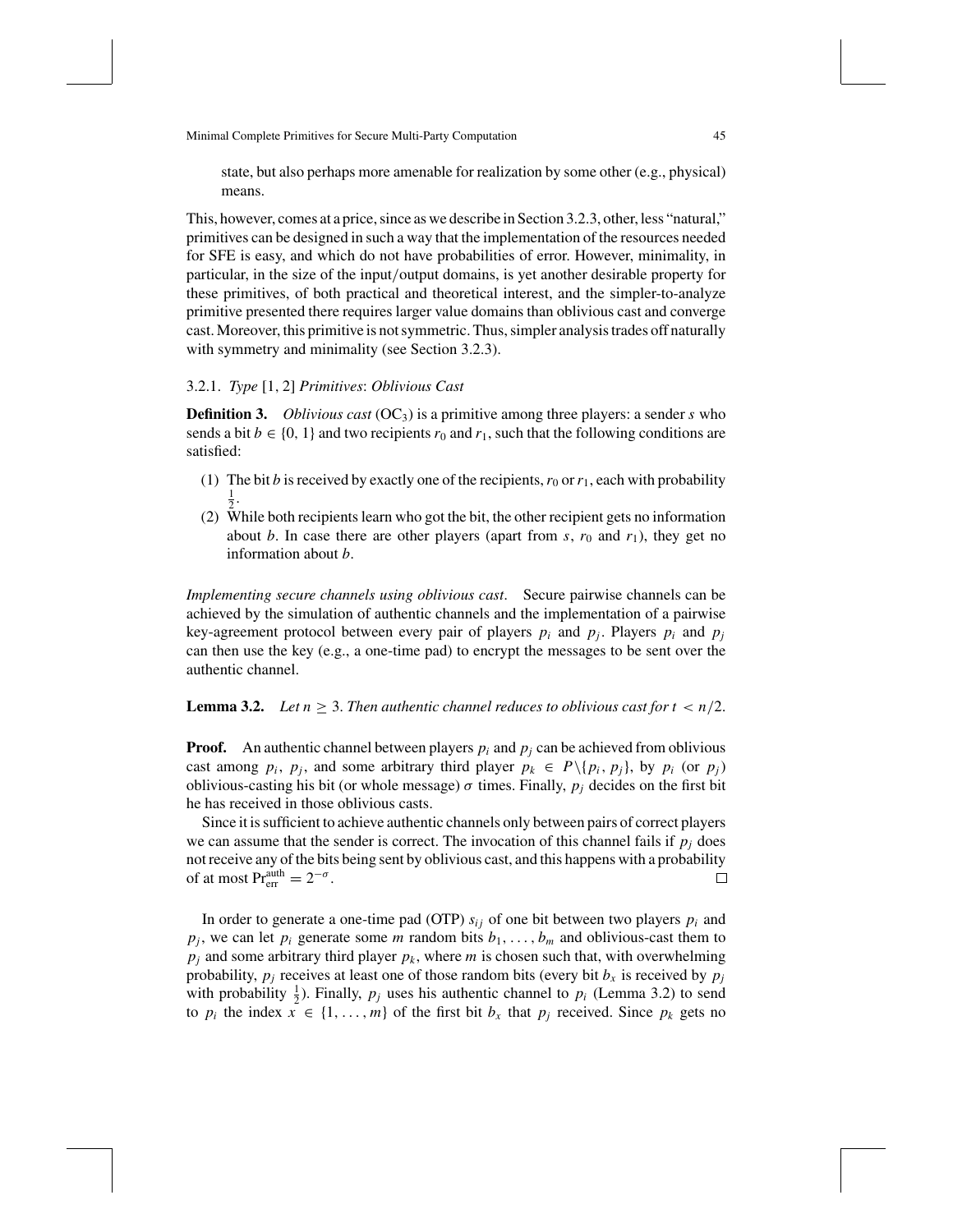information about the bit, bit  $b_x$  can be used as an OTP-bit between  $p_i$  and  $p_j$ . In order to get an OTP of length  $\ell > 1$  this process can be repeated  $\ell$  times.<sup>8</sup>

In order to guarantee that the transmission of a bit through the secure channel thus obtained fails with an error probability of at most  $Pr_{err} = 2^{-\sigma}$ , we can parameterize *m* and the security parameter for the invocations of the authentic channel,  $\sigma_{\rm auth}$ , as follows:

- $Pr_{\text{err}}^{\text{oc}} \leq 2^{-\sigma-1}$ —the probability that none of the *m* bits transmitted by oblivious cast is received by player *pj* .
- $Pr_{\text{err}}^{\text{auth}} \leq 2^{-\sigma-1}$ —the probability that at least one of the invocations of the authentic channel fails.

So we can choose  $m = \sigma + 1$ . The number of invocations of the authentic channel is  $\ell = \lceil \log m \rceil + 1$  ( $\lceil \log m \rceil$  for the transmission of index x plus one for the final transmission of the encrypted bit). Hence,  $\sigma_{\text{auth}}$  can be chosen as  $\sigma_{\text{auth}} = \sigma + \lceil \log \ell \rceil + 1$ .

**Lemma 3.3.** *Let*  $n \geq 3$ *. Then secure channel reduces to oblivious cast for*  $t < n/2$ *.* 

**Proof.** From Lemma 3.2 and the discussion above it follows that the secure channel construction has an error probability of  $Pr_{err} \le Pr_{err}^{auth} + Pr_{err}^{oc} \le 2^{-\sigma}$ .  $\Box$ 

*Implementing broadcast using oblivious cast*. It is shown in [FM] that a three-party primitive called *weak* 2*-cast*, defined below, yields global broadcast secure against  $t < n/2$  active corruptions. Thus, it is sufficient to show that, using oblivious cast, an implementation of weak 2-cast in any set  $S \subset P$ ,  $|S| = 3$ , and for any selection of a sender among those players, is possible. We first recall the definition of weak 2-cast from [FM].

**Definition 4.** *Weak* 2*-cast* is a primitive among three players: one sender and two recipients. The sender sends an input bit  $b \in \{0, 1\}$  and both recipients get an output (decision) value  $v \in \{0, 1, \perp\}$  such that the following conditions hold:

- (1) If both recipients are correct and decide on different values, then one of them decides on ⊥.
- (2) If the sender is correct, then all correct recipients decide on his input bit.

The idea behind the implementation of weak 2-cast using oblivious cast is to have the sender repeatedly oblivious-cast his bit a given number of times. Hence, a recipient who receives two different bits reliably detects that the sender is faulty and may safely decide on ⊥. On the other hand, in order to make the two recipients decide on different bits, a corrupted sender must oblivious-cast 0's and 1's in such a way that each recipient gets one value, but not the other one. However, since the sender cannot influence which of the recipients gets a bit, he can enforce this situation only with exponentially small probability. We now describe the implementation in more detail.

<sup>&</sup>lt;sup>8</sup> A more efficient way to generate an OTP of length  $\ell$  is to choose a larger *m* and have  $p_i$  send to  $p_i$ the indices of the first  $\ell$  bits he received. For simplicity we restrict ourselves to the less efficient but simpler method.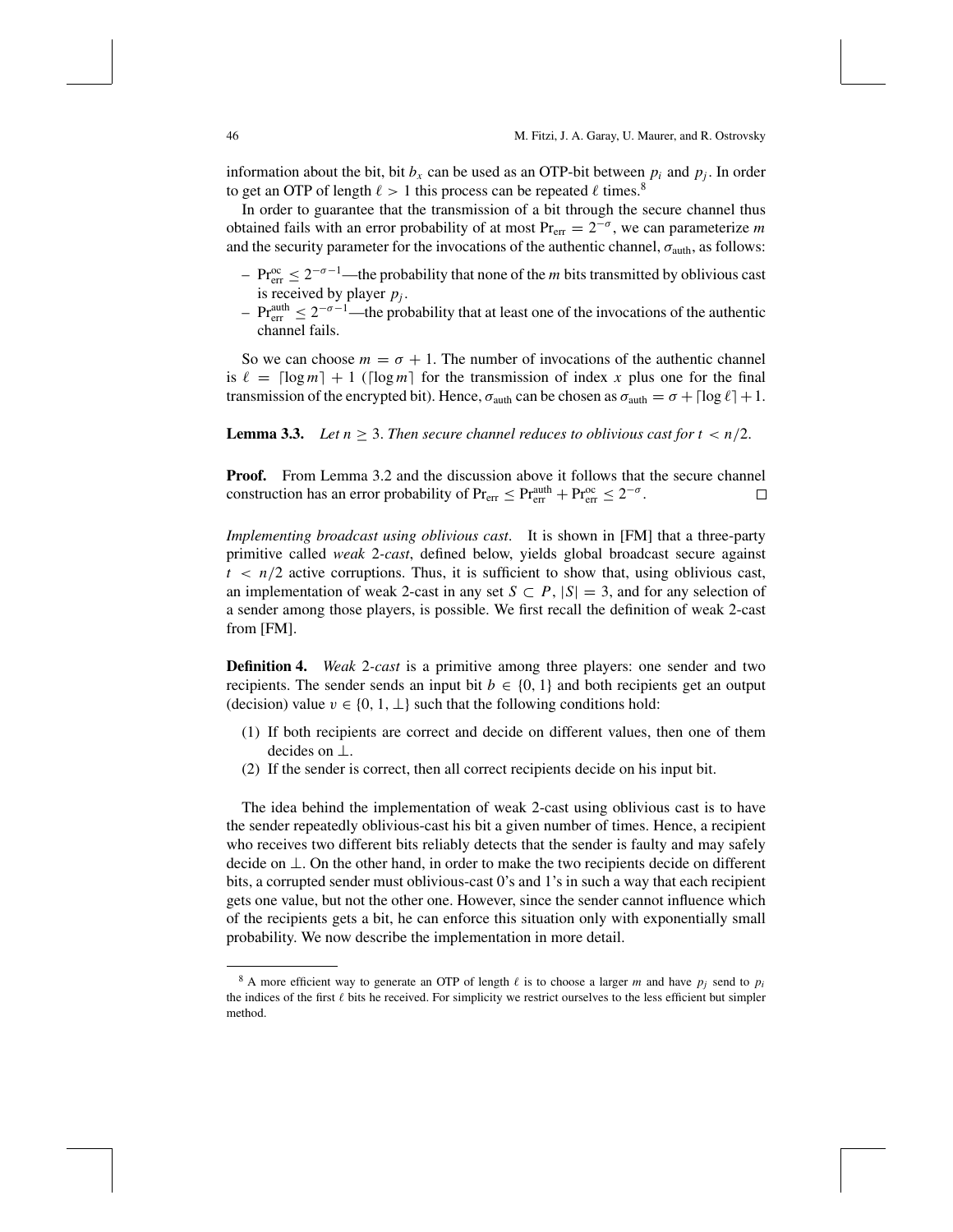**Protocol** Weak-2-Cast-Impl-1( $s$ ,  $\{r_0, r_1\}$ ,  $\sigma$ )

- 1. Sender *s* oblivious-casts his bit  $(\sigma + 1)$  times to the recipients.
- 2. Recipients  $r_i$  ( $i \in \{0, 1\}$ ) decide  $v_i =$  $\sqrt{ }$ Į  $\mathbf{I}$ 0 if 0 received at least once, and no 1's; 1 if 1 received at least once, and no 0's; ⊥ otherwise.

**Lemma 3.4.** *Protocol* Weak-2-Cast-Impl-1 *achieves weak* 2*-cast with an error probability of at most* 2−<sup>σ</sup> , *by only using oblivious cast and local computation*.

**Proof.** If the sender is correct, the protocol can only fail if one of the recipients does not receive any bit from the sender, because the sender always transmits the same bit. This happens with probability  $Pr_{err_1} = 2^{-\sigma}$ .

If the sender is incorrect, the protocol may fail only if he manages to make one of the recipients receive all 0's and make the other one receive all 1's. In order to achieve this, after having transmitted the first bit, the sender must correctly guess in advance the recipient of every subsequent bit. This happens with probability  $Pr_{err_2} = 2^{-\sigma}$ .

Hence, the error probability is  $Pr_{err} \le \max(Pr_{err_1}, Pr_{err_2}) = 2^{-\sigma}$ .  $\Box$ 

Lemmas 3.2 and 3.4 together with the reduction of broadcast to weak 2-cast and authentic channels in [FM] immediately yield

**Lemma 3.5.** *Broadcast among*  $n \geq 3$  *players reduces to oblivious cast for*  $t < n/2$ .

Lemmas 3.3 and 3.5 and the constructions of  $[RB]$  and  $[CDD<sup>+</sup>]$  yield

**Theorem 1.** Let  $n \geq 3$ . Then there is a single-input two-output primitive of cardinality 3, *oblivious cast, that is complete for*  $t < n/2$ *.* 

#### 3.2.2. *Type* [2, 1] *Primitives*: *Converge Cast*

We now show that a cardinality-3 primitive with two inputs and a single output—i.e., the converse of oblivious cast—is also complete for  $t < n/2$ .

**Definition 5.** *Converge cast* (CC<sub>3</sub>) is a primitive among three players: two senders  $s_0$ and  $s_1$  and one recipient *r*. Each sender  $s_i$ ,  $i \in \{0, 1\}$ , sends a value  $x_i$  from a finite domain  $\mathcal{D}, |\mathcal{D}| \geq 3$ , such that the following conditions hold:

- (1) The recipient *r* receives either  $x_0$  or  $x_1$ , each with probability  $\frac{1}{2}$ .
- (2) Neither sender learns the other sender's input value, and none of the players learns which of the senders was successful. In case there are other players (apart from  $s_0$ ,  $s_1$ , and *r*), they get no information about the input values or the successful sender's identity.

As in the previous section, we show how to implement secure channels and broadcast (weak 2-cast). We use " $p_i$ ,  $p_j \stackrel{?}{\longrightarrow} p_k$ :  $(x_i, x_j)$ " to denote an invocation of converge cast with senders  $p_i$  and  $p_j$  sending values  $x_i$  and  $x_j$ , respectively, and recipient  $p_k$ .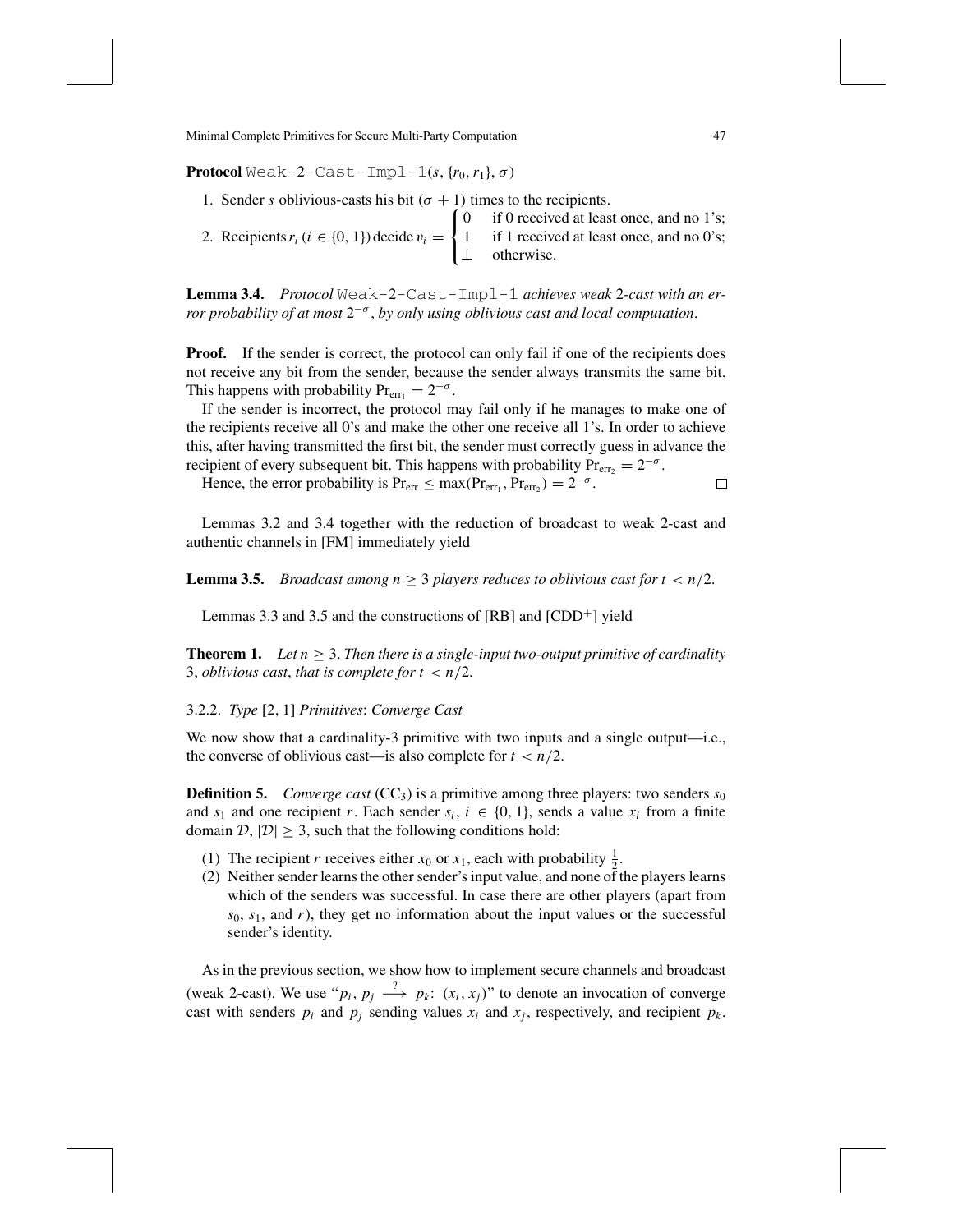Furthermore, for two sequences  $s_a$  and  $s_b$  of elements in  $\{0, 1, 2\}$  of the same length, we use  $\mathcal{H}(s_a, s_b)$  to denote the Hamming distance (difference) between the sequences.

*Implementing secure channels using converge cast*. We now present a protocol to implement a secure channel from  $p_0$  to  $p_1$  for the transmission of one bit  $x_0$ . The idea is as follows: first,  $p_1$  and some other player, say,  $p_2$ , each choose two random keys of an adequate length, one for 0 and for 1, and converge-cast them to  $p_0$ .  $p_0$  stores the two received keys (note that each received key may contain elements from both senders), and uses the corresponding key as input to a converge cast with  $p_1$  as the recipient to communicate the desired bit. We now describe the protocol in more detail. In what follows, we assume that  $\ell$  is a large-enough positive integer.

**Protocol** Secure-Channel-Impl-2( $p_0$ ,  $p_1$ ,  $\ell$ )

- 1. Player  $p_i$ ,  $i = 1, 2$ , computes random keys  $s_i^{(0)}$  and  $s_i^{(1)}$  of length  $\ell$  over  $\{0, 1, 2\}$
- 2.  $p_1, p_2 \stackrel{?}{\longrightarrow} p_0: (s_1^{(0)}, s_2^{(0)})$ ;  $(s_1^{(1)}, s_2^{(1)})$  (elementwise)  $(p_0 \text{ receives } s_0^{(0)}; s_0^{(1)})$
- 3.  $p_0, p_2 \stackrel{?}{\longrightarrow} p_1: (\sigma_0 = s_0^{(x_0)}, \sigma_2 = 0^{\ell})$  (elementwise;  $p_2$  always sends 0)  $(p_1$  receives  $s'_1$ )
- 4.  $p_1$ : if  $\mathcal{H}(s'_1, s_1^{(0)}) < \frac{7}{12} \ell$  then  $y_1 = 0$ , else  $y_1 = 1$  fi

**Lemma 3.6.** *Consider protocol* Secure-Channel-Impl-2. *For s*  $\in$  {0, 1, 2}<sup> $\ell$ </sup> *and*  $k \in \{1, \ldots, \ell\}$  *let*  $s[k]$  *denote the projection of s to its kth dimension, i.e., s*  $(s[1], \ldots, s[\ell])$ . *If p<sub>0</sub> and p<sub>1</sub> are correct, then for every*  $k \in \{1, \ldots, \ell\}$ ,

(1)  $s'_1[k] = s_1^{(x_0)}[k]$  *with probability*  $\frac{1}{2}$ *, and* (2)  $s'_1[k] = s_1^{(1-x_0)}[k]$  *with probability*  $\frac{1}{3}$ .

**Proof.** We have to show that this holds independently of  $p_2$ 's strategy.

(1) We distinguish two cases:

- (a)  $p_2$  enters the same input during steps 2 and 3,  $x_2[k] := s_2^{(x_0)}[k] = \sigma_2[k]$ . Since  $s_1^{(x_0)}$  is random (and secret), we have  $x_2[k] = s_1^{(x_0)}[k]$  with probability  $P_1 = \frac{1}{3}$ and  $x_2[k] \neq s_1^{(x_0)}[k]$  with probability  $P_2 = \frac{2}{3}$ . Hence the overall probability that  $s'_1[k] = s_1^{(x_0)}[k]$  is  $P = P_1 \cdot 1 + P_2 \cdot \frac{1}{4} = \frac{1}{2}$ .
- (b)  $p_2$  enters two different inputs during steps 2 and 3, i.e.,  $s_2^{(x_0)}[k] \neq \sigma_2[k]$ . Since  $s_1^{(x_0)}$  is random (and secret), we have  $s_1^{(x_0)}[k] \neq s_2^{(x_0)}[k] \wedge s_1^{(x_0)}[k] \neq \sigma_2[k]$ with probability  $P_1 = \frac{1}{3}$  (in which case  $s'_1[k] = s_1^{(x_0)}[k]$  holds with probability  $\frac{1}{4}$ ;  $s_1^{(x_0)}[k] = s_2^{(x_0)}[k] \wedge s_1^{(x_0)}[k] \neq \sigma_2[k]$  with probability  $P_2 = \frac{1}{3}$  (in which case  $s'_1[k] = s_1^{(x_0)}[k]$  holds with probability  $\frac{1}{2}$ ; and  $s_1^{(x_0)}[k] \neq s_2^{(x_0)}[k] \wedge$  $s_1^{(x_0)}[k] = \sigma_2[k]$  with probability  $P_3 = \frac{1}{3}$  (in which case  $s'_1[k] = s_1^{(x_0)}[k]$ holds with probability  $\frac{3}{4}$ ). Hence the overall probability that  $s'_1[k] = s_1^{(x_0)}[k]$ is  $P = P_1 \cdot \frac{1}{4} + P_2 \cdot \frac{1}{2} + P_3 \cdot \frac{3}{4} = \frac{1}{2}$ .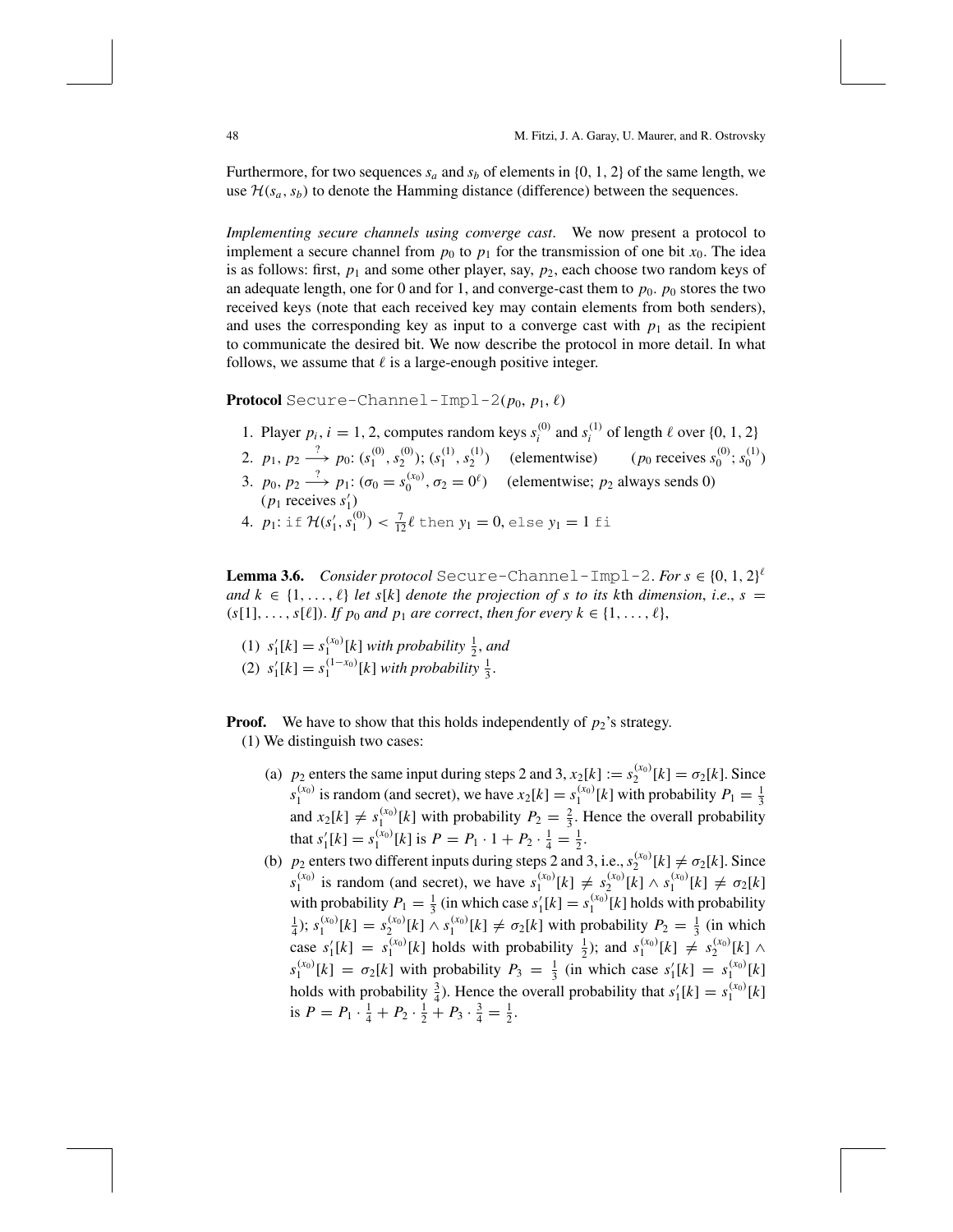(2) Since  $s_1^{(1-x_0)}$  is chosen randomly and  $p_2$  does not get any information about it, the probability that  $s'_1[k] = s_1^{(1-x_0)}$  is  $P = \frac{1}{3}$ .  $\Box$ 

### **Lemma 3.7.** *Let*  $n \geq 3$ *. Then secure channel reduces to converge cast for*  $t < n/2$ *.*

**Proof.** Consider protocol Secure-Channels-Impl-2. First, it is easy to see that  $p_2$  gets no information about bit  $x_0$ . We now show that the channel also provides authenticity. The only ways in which the protocol can fail are that either  $x_0 = 0$  and  $H(s'_1, s_1^{(0)}) \ge \frac{7}{12} \ell$  (call the probability of this event Pr<sub>0</sub>), or that  $x_0 = 1$  and  $H(s'_1, s_1^{(0)})$  <  $\frac{7}{12}$ l (probability Pr<sub>1</sub>). These probabilities can be estimated by Chernoff bounds (see the Appendix):

- $-$  Pr<sub>0</sub>: By Lemma 3.6(1),  $s'_1[k] = s_1^{(0)}[k]$  with probability  $\frac{1}{2}$ . Hence, Pr<sub>0</sub> is the probability that out of *N* =  $\ell$  trials with expected value  $\mu = \frac{1}{2}$ , at most  $\frac{5}{12}\ell = \ell/2 - \ell/12$ are successful. Applying the lower tail bound, we get Pr<sub>0</sub> =  $C_{\downarrow}(\frac{1}{2}, \ell, \ell/12 - 1) \le$  $e^{-2\varepsilon^2/\ell} = e^{-\ell/72 + 1/3 - 2/\ell} < e^{-\ell/72 + 1}$
- $-$  Pr<sub>1</sub>: By Lemma 3.6(2),  $s'_1[k] = s_1^{(0)}[k]$  holds with probability  $\frac{1}{3}$ . Hence, Pr<sub>1</sub> is the probability that out of  $N = \ell$  trials with expected value  $\mu = \frac{1}{3}$ , more than  $(1 - \frac{7}{12})\ell = \frac{5}{12}\ell = \ell/3 + \ell/12$  are successful. Applying the upper tail bound we get Pr<sub>1</sub> =  $C_1(\frac{1}{3}, \ell, \ell/12) \leq e^{-\ell/72}$ .

Thus, the overall error probability is  $Pr_{err}^{auth} \le max(Pr_0, Pr_1) = e^{-\ell/72+1}$ . 口

*Implementing broadcast using converge cast*. We now show how weak 2-cast of a bit  $x_0$  from  $p_0$  to  $p_1$  and  $p_2$  can be simulated using CC<sub>3</sub>. The idea is as follows: First, *p*<sup>1</sup> and *p*<sup>2</sup> choose two random keys of an adequate length, one for 0 and for 1, and converge-cast them to  $p_0$ .  $p_0$  stores the two received (mixed) keys.  $p_0$  then sends his input bit to  $p_1$  and  $p_2$  using secure channels. Additionally,  $p_0$  sends to  $p_1$  the (received) key corresponding to his input bit. This key can then be used by  $p_1$  to "prove" to  $p_2$  which value he received from  $p_0$ . If things "look" consistent to  $p_2$  (see protocol below), he adopts this value; otherwise, he outputs the value received directly from *p*<sub>0</sub>. Let " $p_i \stackrel{!}{\longrightarrow} p_j$ " denote the secure channel from  $p_i$  to  $p_j$  (by means of protocol Secure-Channels-Impl-2). The protocol in more detail is as follows:

**Protocol** Weak-2-Cast-Impl-2( $p_0$ , { $p_1$ ,  $p_2$ },  $\ell$ )

- 1. Player  $p_i$ ,  $i = 1, 2$ , computes random keys  $s_i^{(0)}$  and  $s_i^{(1)}$  of length 2 $\ell$  over  $\{0, 1, 2\}$ 2.  $p_1, p_2 \stackrel{?}{\longrightarrow} p_0: (s_1^{(0)}, s_2^{(0)})$ ;  $(s_1^{(1)}, s_2^{(1)})$  (elementwise)  $(p_0 \text{ receives } s_0^{(0)}; s_0^{(1)})$ 3.  $p_0 \xrightarrow{!} p_i$  (*i* = 1, 2):  $x_0 \in \{0, 1\}$  (*p<sub>i</sub>* receives  $x_i \in \{0, 1\}$ ) 4.  $p_0 \stackrel{!}{\longrightarrow} p_1$ :  $s_0^{(x_0)}$  $(p_1$  receives  $s'_1$  $(p_1$  receives  $s'_1$ ) 5.  $p_1: \text{if } \mathcal{H}(s'_1, s_1^{(x_1)}) \leq \frac{5}{6}\ell \text{ then } y_1 = x_1, \text{else } y_1 = \perp \text{fi}$ 6.  $p_1 \xrightarrow{!} p_2$ :  $y_1$ ;  $s'_1$  (*p*<sub>2</sub> receives *y*<sub>2</sub>;  $s'_2$ 6.  $p_1 \stackrel{!}{\longrightarrow} p_2$ :  $y_1$ ;  $s'_1$  $(p_2$  receives  $y_2$ ;  $s'_2$ )
- 7. *p*<sub>2</sub>: if  $(y_2 = \perp) \vee (\mathcal{H}(s'_2, s_2^{(y_2)}) \geq \frac{7}{6}\ell)$  then  $y_2 = x_2$  fi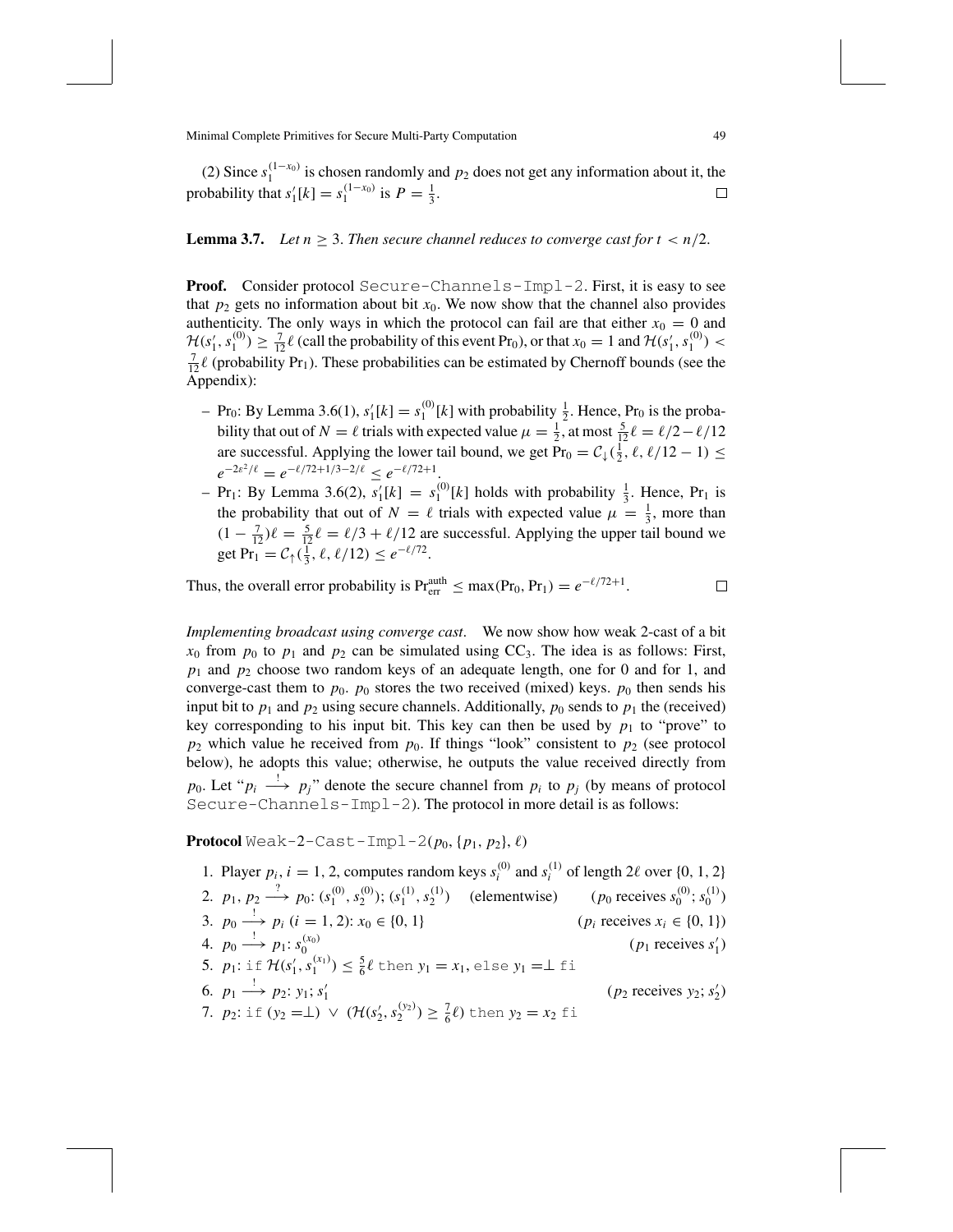**Lemma 3.8.** *Given a pair*  $(x, y) \in \{0, 1, 2\}^2$  *such that x and y are the senders' inputs for an invocation of* CC3. *If x is chosen uniformly at random from* {0, 1, 2}, *then the receiver's output is x with probability*  $Pr_2 = \frac{2}{3}$ .

**Proof.** By the definition of converge cast, the probability that *x* is received is Pr<sub>2</sub> =  $\frac{1}{2} \cdot 1 + \frac{1}{2} \cdot \frac{1}{2} = \frac{2}{3}$ .  $\frac{1}{2} \cdot 1 + \frac{1}{2} \cdot \frac{1}{3} = \frac{2}{3}.$ 

**Lemma 3.9.** *Let*  $n \geq 3$ *. Then weak* 2-cast reduces to converge cast for  $t < n/2$ .

**Proof.** Consider protocol Weak-2-Cast-Impl-2. We neglect the error probabilities of the secure channel invocations (protocol Secure-Channels-Impl-2) until the end of the proof. Since the conditions for weak 2-cast are trivially satisfied if more than one player is corrupted, we can distinguish three cases.

*All players correct or at most p*<sup>2</sup> *corrupted*. The only way the protocol can fail is if  $p_1$  decides on  $\perp$  ( $\mathcal{H}(s'_1, s_1^{(x_1)}) > \frac{5}{6}\ell$ ); i.e., that  $s'_1$  and  $p_1$ 's key differ in more than  $\frac{5}{6}\ell$ elements. By Lemma 3.8, since  $p_1$  is correct, for each invocation of converge cast during step 2 of the protocol it holds that  $p_0$  does not receive the value  $s_1^{(*)}$  with probability  $1 - Pr_2 = \frac{1}{3}$ . Since all invocations are independent, the failure probability Pr<sub>3</sub> can be estimated by a Chernoff bound (see the Appendix) with parameters  $\mu = \frac{1}{3}$ ,  $N = 2\ell$ , and  $\varepsilon = \frac{5}{6}\ell - \mu N = \frac{5}{6}\ell - \frac{2}{3}\ell = \ell/6$ :

$$
\Pr_3 \leq C_\uparrow \left( \frac{1}{3}, 2\ell, \frac{\ell}{6} \right) \leq e^{-2\varepsilon^2/2\ell} = e^{-\ell/36}.
$$

*p*<sup>1</sup> *corrupted*. In order to achieve that *p*<sup>2</sup> decides on a wrong output it must hold that  $y_2 = 1 - x_0$  and  $\mathcal{H}(s'_2, s_2^{(y_2)}) < \frac{7}{6}\ell$  before step 7 of the protocol; i.e., that less than  $\frac{7}{6}\ell$ elements of  $s'_2$  do not match  $p_2$ 's key. Since  $p_1$  does not learn anything about the elements in  $s_2^{(y_2)}$ , he must guess more than  $\frac{5}{6}\ell$  out of the 2 $\ell$  elements correctly, as otherwise  $p_2$ would decide on  $x_0$ . For each single element the probability of guessing correctly is  $\frac{1}{3}$ . Hence the probability of this event can again be estimated by a Chernoff bound with parameters  $\mu = \frac{1}{3}$ ,  $N = 2\ell$ , and  $\varepsilon = \frac{5}{6}\ell - \mu N = \frac{5}{6}\ell - \frac{2}{3}\ell = \frac{\ell}{6}$ .

$$
\Pr_4 \leq C_\uparrow \left( \frac{1}{3}, 2\ell, \frac{\ell}{6} \right) \leq e^{-2\varepsilon^2/2\ell} = e^{-\ell/36}.
$$

*p*<sub>0</sub> *corrupted*. In order to make the protocol fail, *p*<sub>0</sub> must select  $x_1 \in \{0, 1\}$  and  $x_2 =$ 1 − *x*<sub>1</sub>, and achieve that  $p_1$  decides on  $y_1 = x_1$ . In this case, since  $p_1$  and  $p_2$  are correct, we get  $s'_1 = s'_2$  $\frac{def}{=} s'$  and  $x_1 = y_1 = y_2 \stackrel{\text{def}}{=} y$  after step 6. In particular,  $p_0$  must achieve that  $\mathcal{H}(s', s_1^{(y)}) \leq \frac{5}{6}\ell$  and  $\mathcal{H}(s', s_2^{(y)}) \geq \frac{7}{6}\ell$ , which implies that *s'* must be formed such that it matches  $s_1^{(y)}$  in at least  $\frac{2}{6}\ell = \frac{1}{3}\ell$  more elements than it matches  $s_2^{(y)}$ . For each single element *s'*[*k*], no matter how *p*<sub>0</sub> chooses it, the probability that  $s'[k] = s_1^{(y)}[k] \neq s_2^{(y)}[k]$ is the same as the probability that  $s'[k] = s_2^{(y)}[k] \neq s_1^{(y)}[k]$ , since converge cast is symmetric with respect to  $p_1$  and  $p_2$ , who both choose their keys uniformly at random.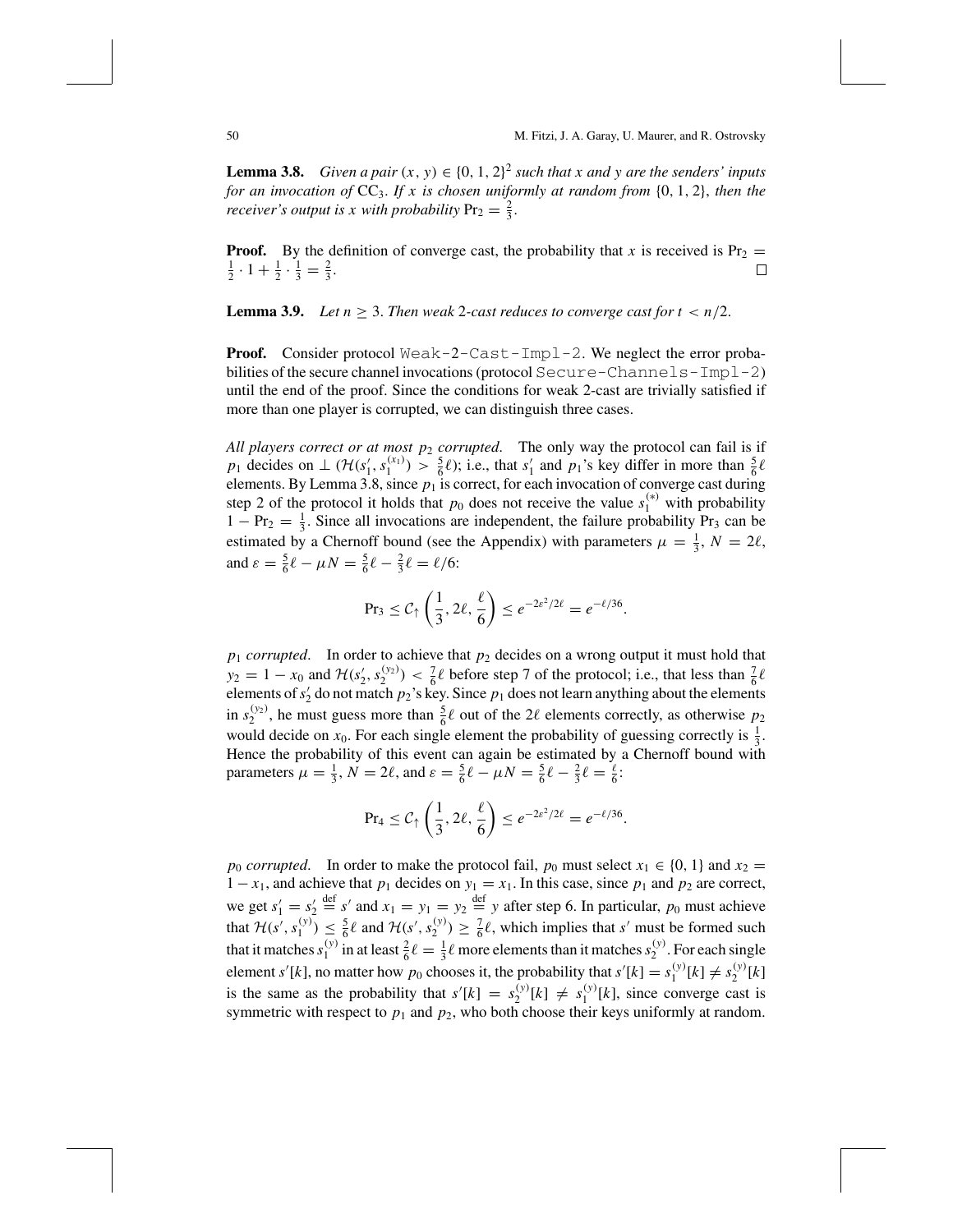Let  $X_k$  be a random variable that takes on values in  $\{0, \frac{1}{2}, 1\}$ , with

$$
X_k = \begin{cases} 0 & \text{if } s'[k] = s_1^{(y)}[k] \neq s_2^{(y)}[k]; \\ \frac{1}{2} & \text{if } s_1^{(y)}[k] = s_2^{(y)}[k]; \text{ and} \\ 1 & \text{if } s'[k] = s_2^{(y)}[k] \neq s_1^{(y)}[k]. \end{cases}
$$

Then, independently of  $p_0$ 's strategy, a failure of the protocol corresponds to the probability that for  $N = 2\ell$  independent trials with respect to random variable  $X_k$  (with expected value  $\frac{1}{2}$ ), it holds that

$$
\sum_{k=1}^{N=2\ell} X_k \ge \mu N + \frac{1}{2}(\frac{7}{6}\ell - \frac{5}{6}\ell) = \mu N + \frac{1}{6}\ell.
$$

This probability can be estimated by a Chernoff bound with parameters  $\mu = \frac{1}{2}$ ,  $N = 2\ell$ , and  $\varepsilon = \ell/6 - 1$ :

$$
\Pr_5 \leq C_\uparrow \left( \frac{1}{2}, 2\ell, \frac{\ell}{6} - 1 \right) \leq e^{-2\varepsilon^2/2\ell} = e^{-\ell/36 + 1/3 - 36/\ell} \leq e^{-\ell/36 + 1}.
$$

Since the error probability of protocol Secure-Channels-Impl-2 can be made negligibly small, it can be parameterized such that the overall probability that at least one invocation fails satisfies Pr<sub>SC</sub>  $\leq e^{-\ell/36}$ . Thus, the overall error probability of the weak 2-cast construction based on converge cast is at most

$$
Pr_{err} \le Pr_{SC} + \max(Pr_3, Pr_4, Pr_5) \le e^{-\ell/36} + e^{-\ell/36+1} \le 2e^{-\ell/36+1} < e^{-\ell/36+2}.
$$

For security parameter  $\sigma$ , we let  $\ell \geq 36(\sigma + 2)$ , and hence Pr<sub>err</sub>  $\leq e^{-\sigma}$ .

As before, Lemmas 3.7 and 3.9 and the constructions of  $[RB]$ ,  $[CDD<sup>+</sup>]$ , and  $[FM]$ yield

**Theorem 2.** *Let*  $n \geq 3$ *. Then there is a two-input, single-output primitive of cardinality* 3, *converge cast*, *that is complete for*  $t < n/2$ .

We note that allowing the inputs of converge cast to be from a larger domain (than {0, 1, 2}) considerably improves the efficiency of our reductions.

#### 3.2.3. *Other Cardinality-*3 *Primitives*

We note that other primitives of the types considered in this section can be designed with the resources needed to obtain SFE in mind, in such a way that the analysis required by the reductions is less involved. Consider, for example, the following (deterministic) primitive of type  $[1, 2]$ : The sender *s* has two input bits,  $b_0$  (the selection bit) and  $b_1$  (the actual input), and one of the receivers, say,  $r_0$ , *always* gets  $b_1$ , regardless of the value of  $b_0$ . If  $b_0 = 0$ , then  $r_1$  also gets  $b_1$ ; however, if  $b_0 = 1$ , then  $r_1$  does not receive anything (alternatively, it gets ⊥). This primitive readily simulates a secure channel (between *s*

 $\Box$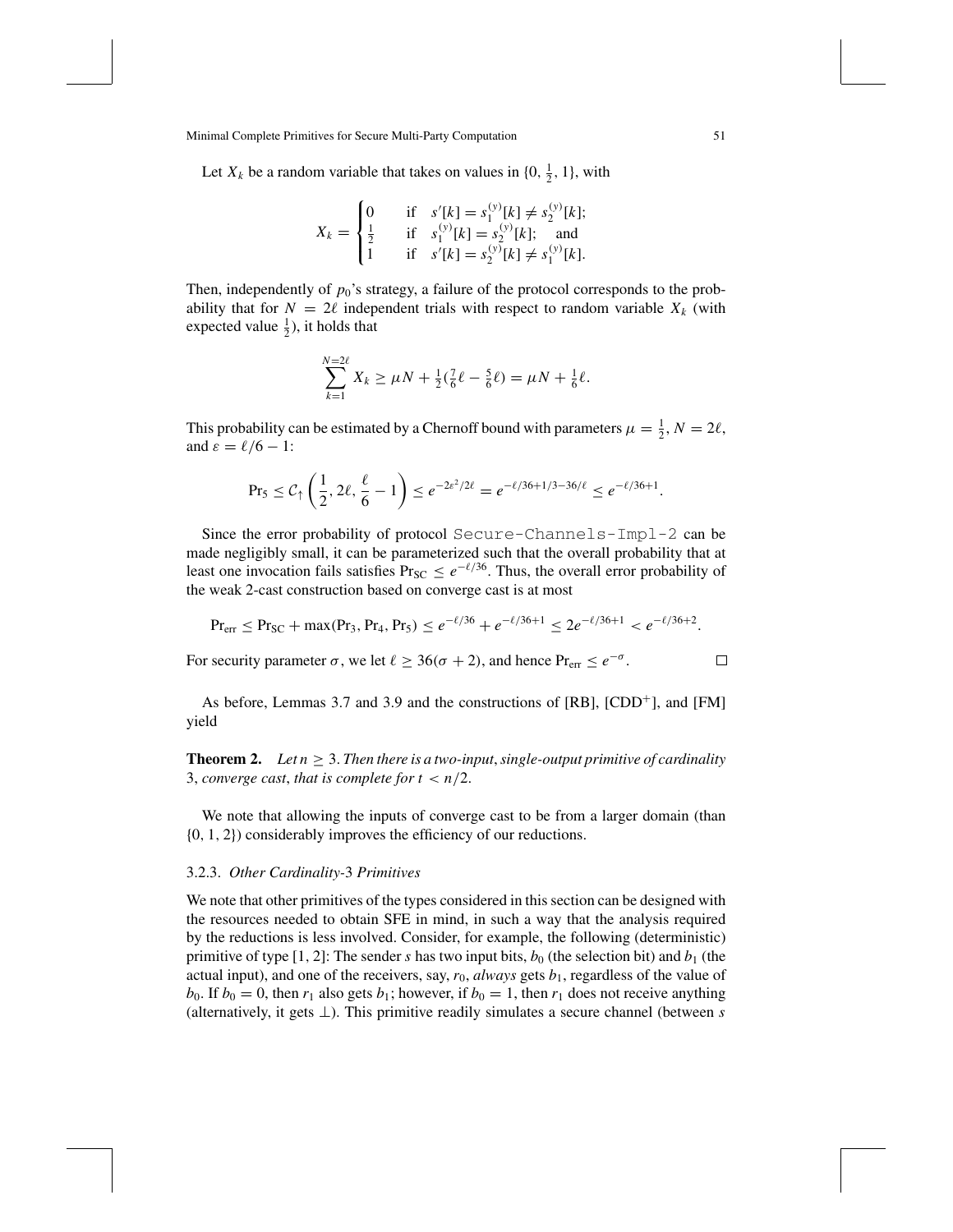and  $r_0$ ), and a 2-cast, but has a more convoluted, less "natural" formulation than oblivious cast, and requires a larger input domain, as well as two instances (an additional instance for secure communication between  $s$  and  $r_1$ ).

Also the cardinality of the input and output domains as well as the internal structure of the primitive are measures that are worth minimizing. One criterion for structural simplicity is symmetry among the senders in the sense that the outputs are invariant under any permutation of the senders' inputs, and symmetry among the recipients in the sense that, for each possible output assignment to the recipients, any permutation of it is also a possible output assignment. Note that oblivious cast and converge cast are both symmetric in this sense and require ternary input and output domains. Asymmetry or non-minimality with respect to the value domains come as a natural trade-off for simpler analysis as mentioned above. For instance, it can be proven that a deterministic primitive of type  $[1, 2]$  can only be complete for  $t < n/2$  if the cardinality of the input or output domains is larger than 3, or if the primitive is asymmetric. The main reason for this is that, for a primitive of type  $[1, 2]$ , there must be two different inputs such that one of the recipient's (say,  $r_0$ 's) output stays invariant while the other recipient's output changes, since otherwise secret communication would be impossible; and, by symmetry, that the same holds with respect to recipient  $r_1$ . However, this implies that broadcast cannot be simulated for the case  $n = 3$  and  $t = 1$ .

We leave a full characterization of complete primitives with respect to determinism, symmetry, and minimality of the domain sizes as a subject for future research.

# 3.3. *Primitives of Full Cardinality*

We now introduce the *universal black box* (UBB<sub>n</sub>), a complete primitive for  $t < n$ . At first, it might seem trivial to build a complete primitive for arbitrary *t* by just implementing the functionality of a trusted party. However, computations by trusted parties are generally based on the fact that the trusted party already knows the function to be computed. Since the primitive must be universally applicable, it cannot have any prior information about what is to be computed, i.e., what step of what computation is to be executed. Hence, the specification of the computation step to be performed by the black box must be entered by the players at every invocation of the black box. Although there seems to be no apparent solution to this problem since a dishonest majority might always overrule the honest players' specification, we now describe how the  $UBB<sub>n</sub>$  effectively overcomes this problem.

For the description, we find it convenient to assume first that the function to be computed has a single output, and present the extension to the general case (multiple outputs, multiple functions) later, i.e., assume that the function to be computed receives inputs from all the players, but exactly one player, say,  $p_0$ , is to learn the result of the computation. (Note that this does not contradict Theorem 7.)

The main idea behind a UBB*<sup>n</sup>* for this case is simple: It contains a universal circuit [Va], and has two inputs per player:

- the *function input*, where the player specifies the function to be computed on all argument inputs, and
- the *argument input*, where the player inputs his argument to the function.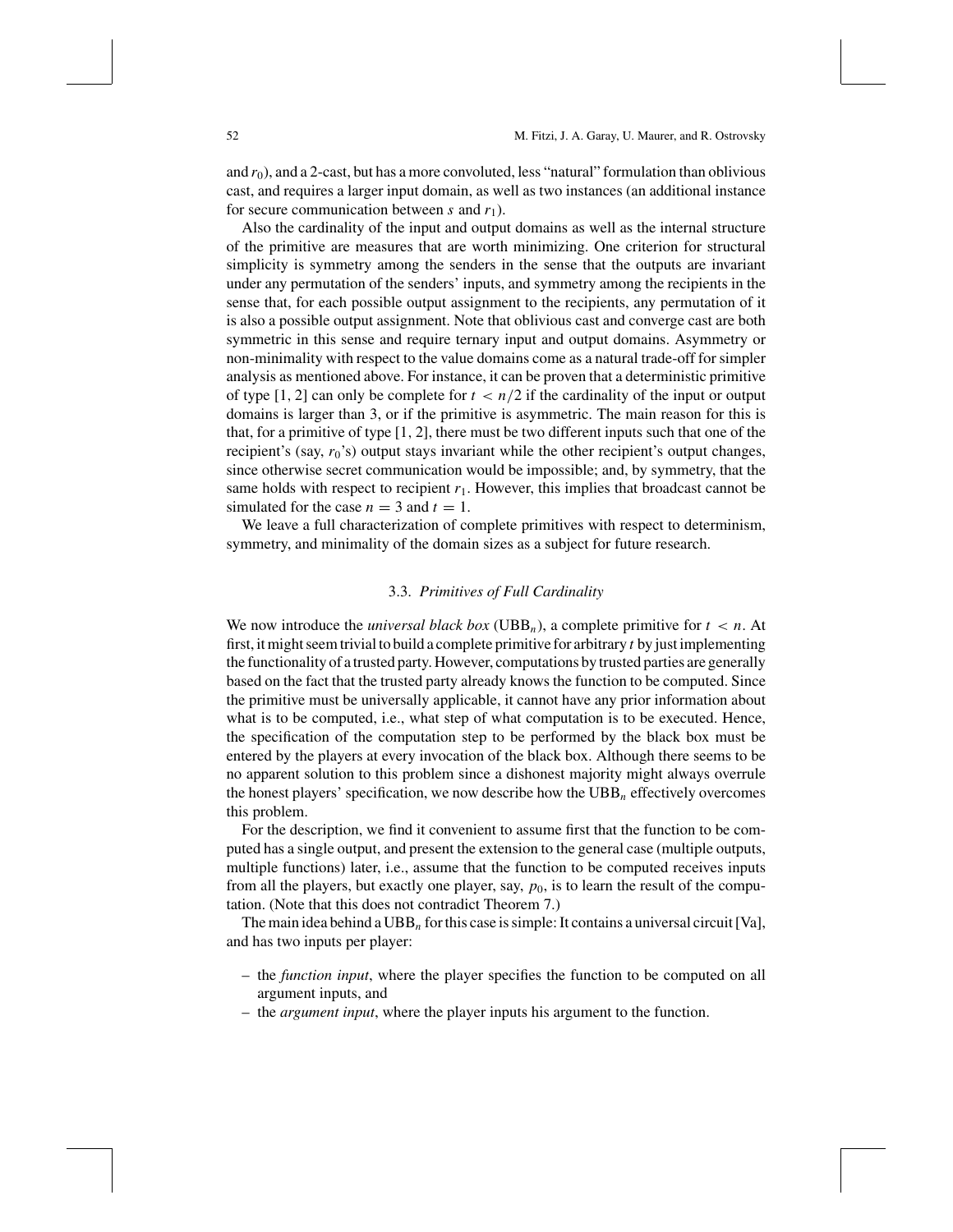The UBB<sub>n</sub> now computes the function specified by player  $p_0$ , but for every player that does not input the same function as  $p_0$ , it replaces his argument input by some fixed default value. Finally, the function is computed by evaluating the universal circuit on  $p_0$ 's function and all argument inputs, and its output is sent to player  $p_0$ . Note that only one invocation of the UBB*<sup>n</sup>* is required. Intuitively, privacy holds since no player other than *p*<sup>0</sup> receives any output and therefore learns anything, and *p*<sup>0</sup> gets no more information from the other players' arguments than he would from an ideal process involving a trusted party. Correctness follows since the function to be computed is selected by  $p_0$  himself.

The single-output primitive above can now be turned into a  $UBB<sub>n</sub>$  to compute multioutput functions by the following modification. Instead of one function, the function input specifies *n* functions to be computed on the inputs—one function per player. The function  $f_i$ ,  $1 \le i \le n$ , to be computed and output to player  $p_i$  is determined by player  $p_i$  himself, and for the computation of  $f_i$  the argument inputs of only those players who agree on the *same n* functions  $f_1, \ldots, f_n$  with  $p_i$  (i.e., players whose function input matches  $p_i$ 's) are considered by the  $UBB_n$ . The following theorem formalizes and extends the argument above.

**Theorem 3.** *For every n*  $\geq$  2 *there is a primitive of cardinality n, the UBB<sub>n</sub>, that is complete for*  $t < n$ .

**Proof.** We argue that privacy and correctness hold for arbitrary *t*.

*Privacy*: For  $1 \le i \le n$ , a player  $p_i$ 's output can give information about other player  $p_j$ 's argument input only if  $p_j$  entered the same function input as  $p_i$ , which means that  $p_i$  had "agreed" on exactly this computation. Hence,  $p_i$  gets the same information about  $p_j$ 's argument as in an ideal process involving a trusted party. If  $p_i$  is corrupted and inputs a wrong function input, no argument from a correct player will be used by the UBB*<sup>n</sup>* for this computation.

*Correctness*: The functions to be computed and output to the correct players are selected by the correct players themselves. Corrupted players that input a different set of functions only achieve that their inputs be replaced by a default value—a strategy that is also (easily) achievable in an ideal process involving a trusted party. 口

The above has the following implication for computations involving a TTP:

**Corollary 3.10** (Oblivious TTPs). *Computations involving a TTP do not require the trusted party to have any prior knowledge of the task to be completed by the players*.

#### 3.4. *Number of Primitive Instances*

Originally (Section 2.1), we assumed that one primitive instance was available for every permutation of every *k*-player tuple, for a total of  $\binom{n}{k} k!$  instances. However, as the following theorem shows, fewer instances are required.

**Theorem 4.** *For any n*  $\geq$  2, *each cardinality k*, 2  $\leq$  *k*  $\leq$  *n*, *and each primitive type, there is a complete primitive such that at most*  $3\binom{n}{3}$  *instances are sufficient for unconditional SFE*.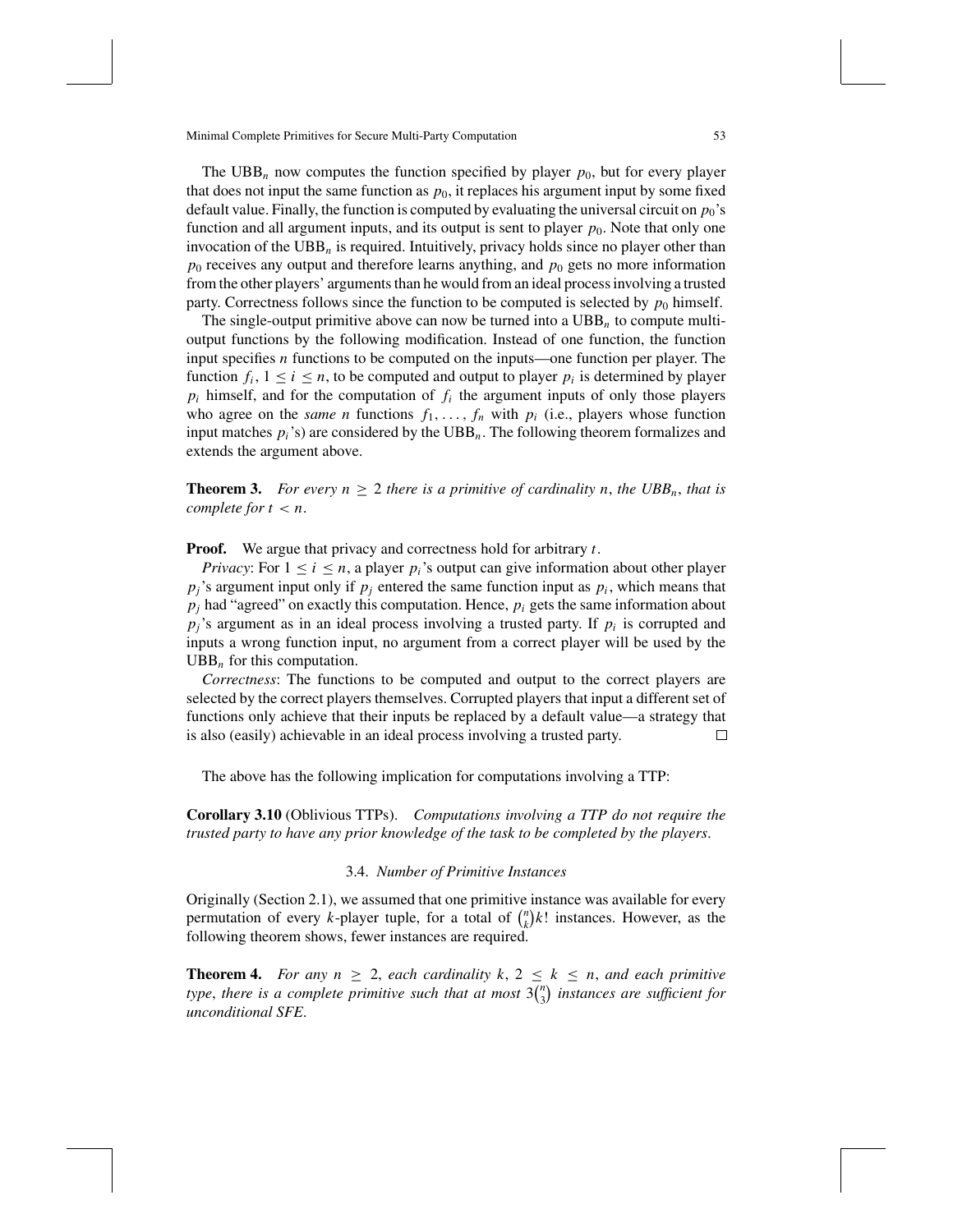**Proof.** The theorem follows from Proposition 3.1, the constructions for the proofs of Theorems 1–3, and from the symmetry of the according primitives. □

#### **4. Impossibility Results**

We first show that the resilience achieved by the primitives given in Sections 3.1 and 3.2 is tight, and that cardinality  $k = n$  is necessary for arbitrary resilience; in other words, no primitive of cardinality 2 can do better than  $t < n/3$ , no primitive of cardinality 3 can do better than  $t < n/2$ , and no primitive of cardinality  $k < n$  can do better than  $t < n - 2$ . Then we show that even cardinality *n* does not help if the primitive is restricted, in the sense of having either a single input (type  $[1, *]$ ) or a single output (type  $[*, 1]$ ). Such a primitive is no more powerful than a primitive of cardinality 3 (Section 3.2).

#### 4.1. *Maximal Resilience*

We now prove that no primitive of cardinality  $k = 2$  can be complete for  $t \ge n/3$  (if  $n > 2$ ), no primitive of cardinality  $k = 3$  can be complete for  $t \ge n/2$  (if  $n > 3$ ), and that, for general *n*, no primitive of cardinality  $k = n - 1$  can be complete for  $t \ge n - 2$ . This is done by showing that there is a problem, namely broadcast (aka Byzantine agreement) [PSL], that cannot be solved in a model where players are connected by "*gk* channels," for any  $k$ -party primitive  $g_k$ . We first recall the definition of broadcast.

**Definition 6.** *Broadcast* is a primitive among *n* players, one sender and *n*−1 recipients. The sender sends an input bit  $b \in \{0, 1\}$  and the recipients get an output (decision) value  $v \in \{0, 1\}$  such that the following conditions hold:

*Agreement*: All correct recipients decide on the same value  $v \in \{0, 1\}$ .

*Validity*: For all  $b \in \{0, 1\}$ , if the sender is correct and has input *b*, then all correct recipients decide on the sender's input,  $v = b$ .

In order to give a basic idea of the general impossibility proof (and not to burden the reader with all the counting and parameters required by the general case), we first consider the special case  $k = n - 1$  and  $t \ge n - 2$ , and later generalize the proof to the case  $k \ge 2$ and  $t \geq \lfloor ((k-1)/(k+1)) \rfloor n \rfloor$  (which subsumes the special case), thus covering all the impossibility results announced at the beginning of the section. Both proofs are based on the impossibility proof in [FLM], where it is shown that broadcast for  $t \geq \lceil n/3 \rceil$ is not achievable in a model with pairwise authenticated channels. In the new model, however, every subset of  $k \geq 2$  players can perform secure multi-party computation. The idea in the proof is to assume that there exists an unconditionally secure broadcast protocol involving all players—interconnected by such "*gk* channels"—which can then be used to build a different system with contradictory behavior, hence proving that such a protocol cannot exist.

**Lemma 4.1.** *For all*  $n \geq 2$  *and*  $k < n$ *, there is no primitive*  $g_k$  *that is complete for*  $t < n$ .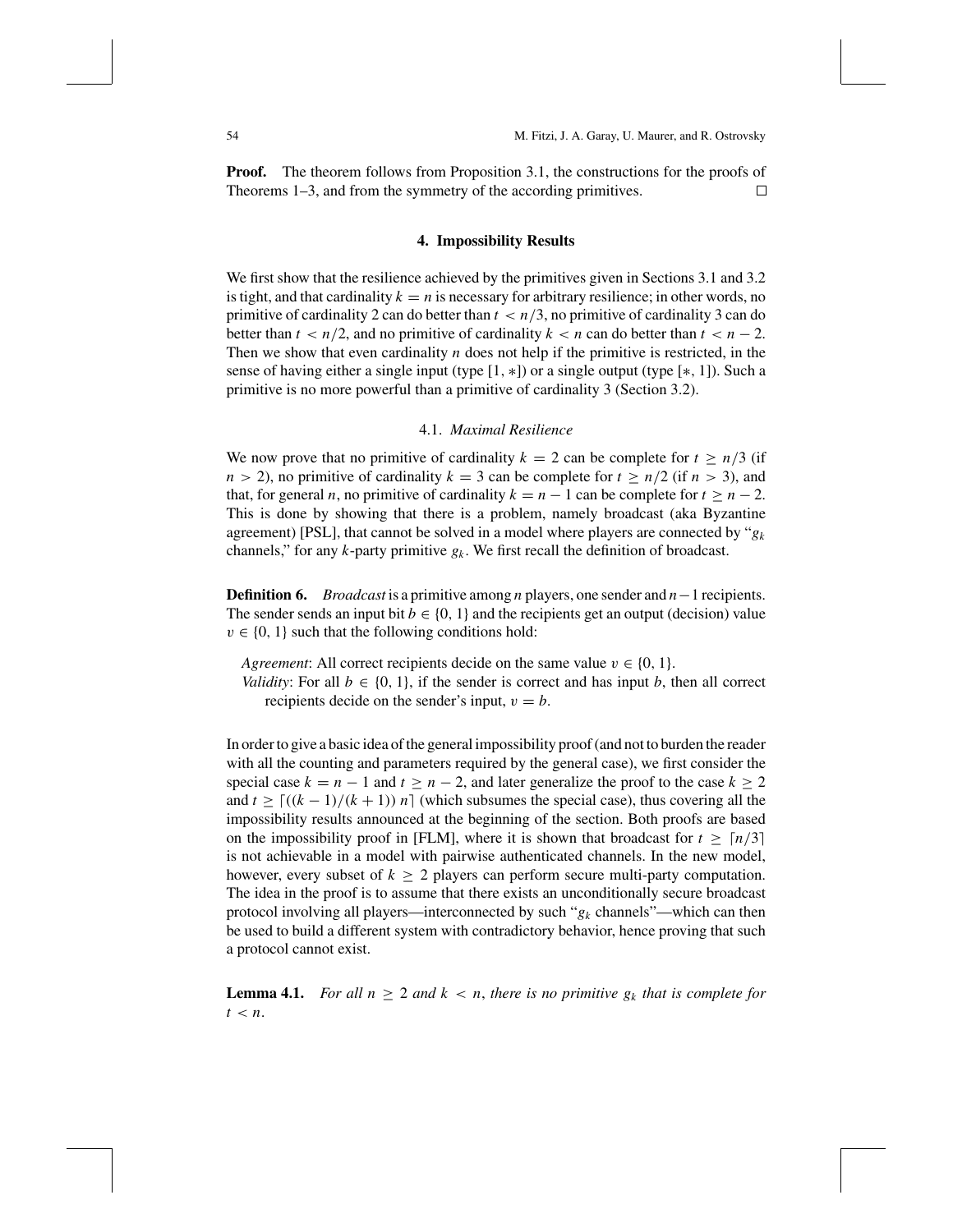**Proof.** First note that for every *k*-player primitive with  $k < n$ , there is an  $(n - 1)$ player primitive that provides exactly the same functionality by simply ignoring some of the players (see Section 2.1). Hence it is sufficient to show that there is no complete  $(n-1)$ -player primitive for  $t < n$ .

Suppose, for the sake of contradiction, that there is an  $(n - 1)$ -player primitive  $BB_{n-1}$ such that broadcast among the *n* players  $p_0, \ldots, p_{n-1}$  is reducible to  $BB_{n-1}$  for  $t < n$  and hence also for  $t = n - 2.9$  For simplicity, let  $\overline{BB}_{n-1}$  denote the primitive among *n* − 1 players that captures (implements) the functionality of all possible instances of BB<sub>n−1</sub> that may be shared among  $n - 1$  players—in general up to  $(n - 1)!$  instances, since we allow one instance for each permutation of the players. We now assume that each set of  $n - 1$  players shares exactly one instance of  $\overline{BB}_{n-1}$ .

Let  $\Pi = {\pi_0, \ldots, \pi_{n-1}}$  denote the players' processors with their local programs and, for each  $i \in \{0, \ldots, n-1\}$ , let  $\pi_{i+n}$  be an identical copy of processor  $\pi_i$ . For every processor  $\pi_k$ ,  $k \in \{0, \ldots, 2n-1\}$ , let the number  $(k \mod n)$  be called the *type* of  $p_k$ .

Instead of connecting the *n* original processors as required for the broadcast setting, we build a network involving all 2*n* processors (i.e., the original ones together with their copies) by connecting them with instances of  $\overline{BB}_{n-1}$  such that for every pair of adjacent processors  $\pi_i$  and  $\pi_{(i+1) \text{ mod } 2n}$  in the new system and without the presence of an adversary, their common view is indistinguishable from their view as two adjacent processors  $\pi_{i \mod n}$  and  $\pi_{(i+1) \mod n}$  in the original system with an adversary that corrupts the processors in  $\Pi \setminus {\{\pi_{i \mod n}, \pi_{(i+1) \mod n}\}}$  in an admissible way.

In order to guarantee that the view of every processor pair  $\pi_i$  and  $\pi_{(i+1) \text{ mod } 2n}$  is consistent with their view in the original system, the following two conditions must be satisfied:

- 1. For every processor  $\pi_i$ ,  $i \in \{0, \ldots, 2n-1\}$ , and for every selection of  $n-2$ processors of types different from (*i* mod *n*),  $\pi_i$  shares exactly one  $BB_{n-1}$  with these processors (as it does in the original system).
- 2. If processor  $\pi_i$ ,  $i \in \{0, \ldots, 2n-1\}$ , shares an instance of  $\overline{BB}_{n-1}$  with a processor of type  $\pi_{(i+1) \mod n}$  (i.e., an adjacent type in the original system), then it shares it with the concrete processor  $\pi_{(i\pm1)\text{mod }2n}$  (i.e., its adjacent processor of this type in the new system).

This can be achieved by applying the following rule: For each  $\overline{BB}_{n-1}$  that originally connects all processors except  $\pi_i$ ,  $i \in \{0, ..., n-1\}$ , there are now two  $\overline{BB}_{n-1}$ 's, one connecting the processors  $\{\pi_{i+1}, \ldots, \pi_{i+n-1}\}$  and one connecting the processors  ${\pi_{(i+1+n) \mod 2n, \ldots, \pi_{(i+n-1+n) \mod 2n}}$ . This principle is depicted in Fig. 1 for the special case of  $n = 4$  and BB<sub>3</sub>.

The new system involves two processors of the type corresponding to the sender, namely,  $\pi_0$  and  $\pi_n$ , and these are the only processors that enter an input. Let now  $\pi_0$  and  $\pi_n$  be initialized with different inputs, i.e., we assume that  $\pi_0$  has input  $v_0 \in \{0, 1\}$  and that  $\pi_n$  has input  $v_n = 1 - v_0$ .

We now show that there are at least two pairs of adjacent processors in the new system (i.e., a fraction  $1/n$  of all pairs), for which the broadcast conditions are not

<sup>&</sup>lt;sup>9</sup> Since, by definition, broadcast is trivial if strictly less than two players are correct, this is the non-trivial case that involves the least number of correct players.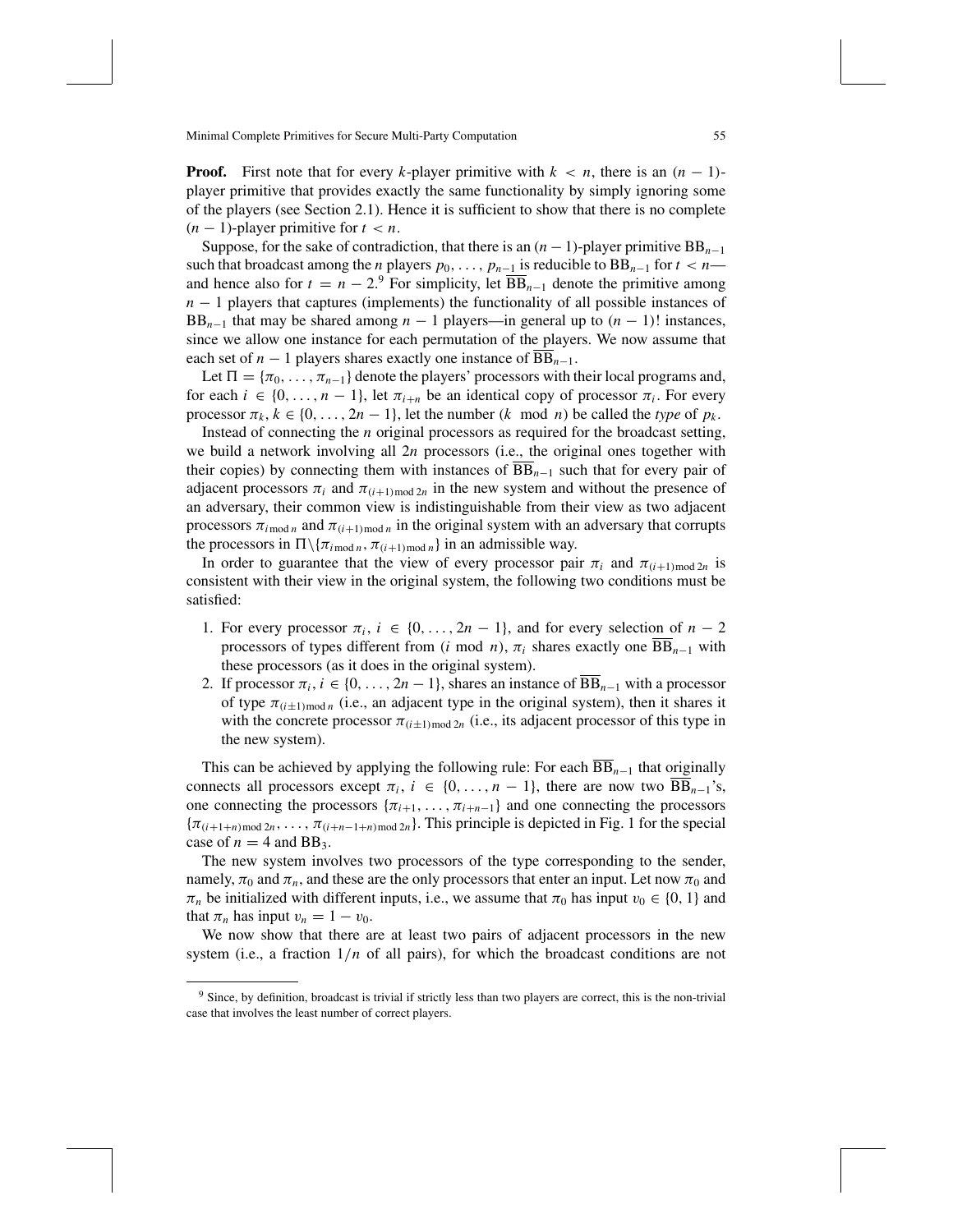

**Fig. 1.** Reconnection of processors in the proof of Lemma 4.1: special case  $n = 4$ .

satisfied despite being completely consistent with two correct processors in the original system.

First, suppose that the Agreement holds for every pair of processors on, without loss of generality, the value  $v_0$ . Then the Validity condition is violated in both pairs involving processor  $\pi_n$ , since  $v_n \neq v_0$ . On the other hand, suppose that the Agreement condition is violated in at least one pair. Then there must exist at least two such pairs because the processors are arranged in a circle. Hence, on inputs  $v_0 \in \{0, 1\}$  and  $v_n = 1 - v_0$ , there must be some pair of adjacent processors  $(\alpha, \beta) = (\pi_i, \pi_{(i+1) \text{ mod } 2n})$  that fails to achieve broadcast with probability at least 1/*n*. Otherwise, strictly less than two pairs would fail per such invocation of the new system. The view of pair  $(\alpha, \beta)$  is consistent with the view of the pair  $(\alpha_0, \beta_0) = (\pi_i, \pi_{(i+1) \text{ mod } n})$  in the original system for one of the cases where the sender inputs either  $v_0 = 0$  or  $v_0 = 1$ . Hence, in the original system, for some input value  $v_0 \in \{0, 1\}$ , the adversary can force the pair  $(\alpha_0, \beta_0)$  to decide on different values with a probability of at least 1/*n*. This contradicts the assumption that broadcast is possible with an arbitrarily small error probability.  $\Box$ 

**Theorem 5.** *Let*  $n \geq 3$ ,  $k < n$ , and t be integers. If  $t \geq \lfloor ((k-1)/(k+1)) \rfloor n \rfloor$ , then *there is no primitive gk complete for t*.

**Proof.** As in the proof of Lemma 4.1, let  $BB_k$  capture the whole functionality of all possible instances of  $BB_k$  that may be shared by the same  $k$  players.

Suppose, for the sake of contradiction, that for some  $k \ge 2$  and  $n > k$  there is a broadcast protocol P for  $t \geq \lfloor ((k-1)/(k+1))n \rfloor$ . Let  $\Pi = \{\pi_0, \ldots, \pi_{n-1}\}$  be the set of the players' corresponding processors with their local programs and let  $\Pi_0 \cup \Pi_1 \cup \cdots \cup \Pi_k =$  $\Pi$  be a partition of  $\Pi$  into  $k + 1$  sets of cardinalities  $|\Pi_i| \in \{\lfloor n/(k+1)\rfloor, \lceil n/(k+1)\rceil\}.$ In other words,  $\ell = n \mod (k + 1)$  sets of cardinality  $\lceil n/(k + 1) \rceil$  and  $k + 1 - \ell$  sets of cardinality  $\lfloor n/(k+1) \rfloor$ , with the additional property that if  $\ell \geq (k+1)/2$ , then, of any two adjacent sets  $\Pi_i$  and  $\Pi_{(i+1) \text{mod } (k+1)}$ , at least one is of cardinality  $\lceil n/(k+1) \rceil$ . Furthermore, for each  $i \in \{0, ..., n-1\}$ , let  $\pi_{i+n}$  be an identical copy of processor  $\pi_i$ . Finally, for each  $i \in \{0, ..., k\}$ , let  $\Pi_{i+n} = \{\pi_{k+n} \mid \pi_k \in \Pi_i\}$  form an identical copy of set  $\Pi_i$ .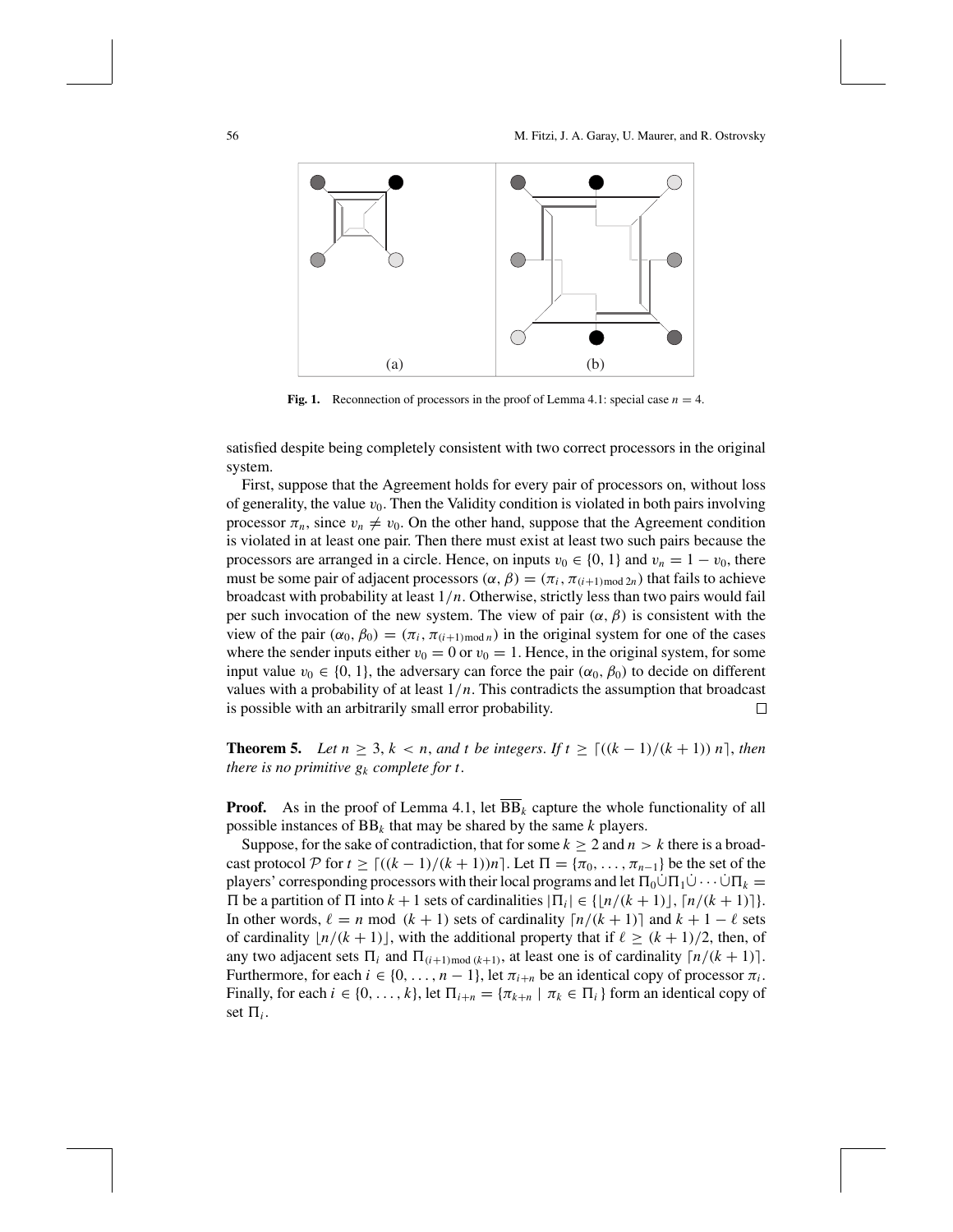We now proceed as in the proof of Lemma 4.1. Instead of connecting the original processors as required for the broadcast setting, we build a network involving all 2*n* processors by connecting them with instances of  $BB_k$  such that for every set  $\Pi_i$  $\Pi_{(i+1) \text{ mod } (2k+2)}$  of processors in the new system, and without the presence of an adversary, their common view is indistinguishable from their view as processors in  $\Pi_{i \mod (k+1)}$  ∪  $\Pi_{(i+1) \text{ mod } (k+1)}$  in the original system with an adversary that corrupts the processors in  $\Pi \setminus (\Pi_{i \bmod (k+1)} \cup \Pi_{(i+1) \bmod (k+1)})$  in an admissible way.

Note that for every  $\overline{BB}_k$  in the original system there is a set  $\Pi_i$  such that no processor in  $\Pi_i$  is connected to it. This is because there are  $k + 1$  different sets  $\Pi_i$ . The  $\overline{BB}_k$ 's are now reconnected in the following way: For each  $BB_k$  that originally connects a set *S* of *k* processors in  $\Pi \setminus \Pi_i$  (*i* ∈ {0, ..., *k*}), there are now two  $\overline{BB}_k$ 's, one connecting processors  $\{\pi_j \in \Pi_{i+1} \cup \ldots \cup \Pi_{i+n-1} \mid \pi_{j \mod (k+1)} \in S\}$  and one connecting processors  $\{\pi_j \in \Pi_{i+1+n} \cup ... \cup \Pi_{i+n-1+n} \mid \pi_{j \mod (k+1)} \in S\}.$ 

We now show that every set  $\Pi_i \cup \Pi_{(i+1) \text{ mod } (2k+2)}$  of processors contains at least  $n - t$ processors, implying that protocol  $P$  satisfies the broadcast conditions with respect to all processors in the union of two such adjacent processor sets. We have two cases:

$$
\ell < \frac{k+1}{2};
$$
\n
$$
|\Pi_i \cup \Pi_{(i+1)\text{mod } (2k+2)}| \ge 2\left\lfloor \frac{n}{k+1} \right\rfloor = \left\lfloor \frac{2n}{k+1} \right\rfloor = n + \left\lfloor \frac{2n - (k+1)n}{k+1} \right\rfloor
$$
\n
$$
= n - \left\lfloor \frac{k-1}{k+1} n \right\rfloor \ge n - \left\lceil \frac{k-1}{k+1} n \right\rceil \ge n - t;
$$

and

$$
\ell \geq \frac{k+1}{2} \colon |\Pi_i \cup \Pi_{(i+1) \mod (2k+2)}| \geq \left\lfloor \frac{n}{k+1} \right\rfloor + \left\lceil \frac{n}{k+1} \right\rceil \geq \left\lfloor \frac{2n}{k+1} \right\rfloor \geq n-t.
$$

The proof now proceeds in exactly the same way as the proof of Lemma 4.1. By assigning different input values to both senders,  $\pi_0$  and  $\pi_n$ , we obtain a non-negligible error probability of at least  $1/(k + 1)$ , which contradicts the assumption of broadcast being possible with an arbitrarily small error probability.  $\Box$ 

The following corollary makes the relevant cases explicit:

#### **Corollary 4.2.**

- *Let n*  $\geq$  3. *Then there is no primitive g<sub>2</sub> complete for t*  $\geq \lceil n/3 \rceil$ *.*
- *Let*  $n \geq 4$ . *Then there is no primitive g<sub>3</sub> complete for*  $t \geq \lceil n/2 \rceil$ .
- *Let*  $n > k$ . *Then there is no primitive*  $g_k$  *complete for*  $t \geq n 2$ .

Moreover, there is some evidence that no primitive of cardinality  $k < n$  can be complete even for  $t \geq \lceil n/2 \rceil$ : Since  $k < n$ , then, evidently, there are computations (e.g., the logical AND over all players' inputs) that would require more than one primitive invocation, but, on the other hand, secret sharing is not possible if  $t \geq \lceil n/2 \rceil$  and thus it seems impossible to securely convey non-trivial output information from one primitive invocation to the input of the next one. So we put forward the following: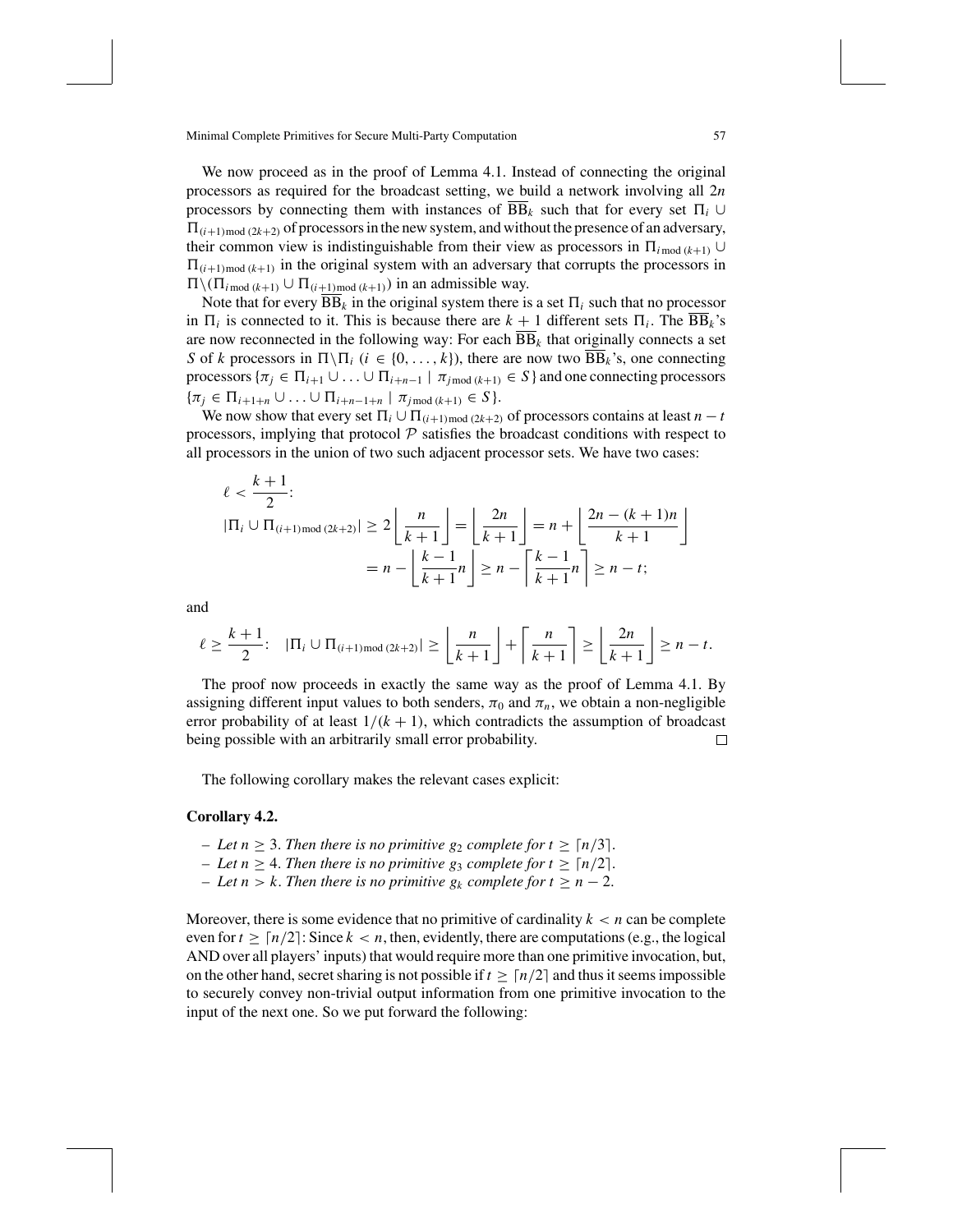**Conjecture 4.3.** *For all n*  $\geq$  2 *and any k* < *n*, *there is no primitive*  $g_k$  *complete for*  $t \geq \lceil n/2 \rceil$ .

#### 4.2. *Limitation of Multicast and Convergecast*

We now take a closer look at primitives that are restricted to either one single input (i.e., type [1, ∗], or "multicast") or one single output (i.e., type [∗, 1]), or "convergecast"). We show that any such primitive, even with full cardinality  $(k = n)$ , cannot be complete for any  $t \geq \lceil n/2 \rceil$ , implying that the examples for primitives of types [1, 2] and [2, 1] given in Section 3.2 are as powerful as any primitive of type  $[1, n]$  or  $[n, 1]$ . Since, for  $k \leq n$ , any primitive of type  $[1, k]$  (or  $[k, 1]$ ) can be simulated by a primitive of type  $[1, n]$  (or [*n*, 1], respectively), it is sufficient to show the impossibility for primitives of type [1, *n*] (or [*n*, 1]).

**Theorem 6.** *For all n*  $\geq$  2, *there is no primitive of type* [1, *n*] *complete for t*  $\geq$  [*n*/2].

**Proof.** The proof is by contradiction. Assume that there exists a primitive of type [1, *n*],  $M_n$ , that is complete for multi-party computation among players  $P = \{p_1, \ldots, p_n\}$  for  $t \geq \lceil n/2 \rceil$ . Then, in particular, for every function f there is a protocol  $\prod_f$  which allows the players in *P* to compute this function privately in the presence of up to *t* passively corrupted players, and which only makes use of M*n*.

We now show that  $\prod_f$  can be simulated in the standard model with secure pairwise channels. Since each invocation of  $M<sub>n</sub>$  involves the input of at most one player, say input  $x_i$  from player  $p_i$ , and produces outputs, call them  $m_1(x_i), \ldots, m_n(x_i)$ , one for each player in  $P$ , this invocation can be simulated in the standard model by player  $p_i$  himself computing each output  $m_j(x_i)$ ,  $1 \le j \le n$ , and secretly sending them to each player.

As a result, in the secure channels model, the players in *P* can securely compute any function in the presence of a passive adversary that corrupts  $t \geq \lceil n/2 \rceil$  of the players. However, as shown in [BGW], this is not possible. 口

We now show a similar result for convergecast primitives of arbitrary cardinality.

**Theorem 7.** *For all n*  $\geq$  2, *there is no primitive of type* [*n*, 1] *complete for t*  $\geq$  [*n*/2].

**Proof.** The proof is by reduction to a two-party problem known to have no solution. Assume that there exists a primitive of type  $[n, 1]$ ,  $C_n$ , that is complete for multi-party computation among players  $P = \{p_1, \ldots, p_n\}$  for  $t \geq \lceil n/2 \rceil$ . We show that the existence of  $C_n$  implies the existence of a complete primitive of type [2, 1] for secure two-party computation where both parties learn the result of the computation.

For this, consider some function  $f(x_1, x_2)$  (i.e., a function of players  $p_1$  and  $p_2$ 's inputs) that is to be computed by players in  $P$ , and let  $\Pi_f$  denote the protocol that allows all correct players to learn  $f(x_1, x_2)$  in the presence of  $t \geq \lceil n/2 \rceil$  actively corrupted players, while only making use of primitive C*n*. Consider now the two-party setting, with players  $q_1$  and  $q_2$ , one of which might be actively corrupted. We show how, based on the assumed solution for the multi-party setting,  $q_1$  and  $q_2$  are able to compute  $f$ .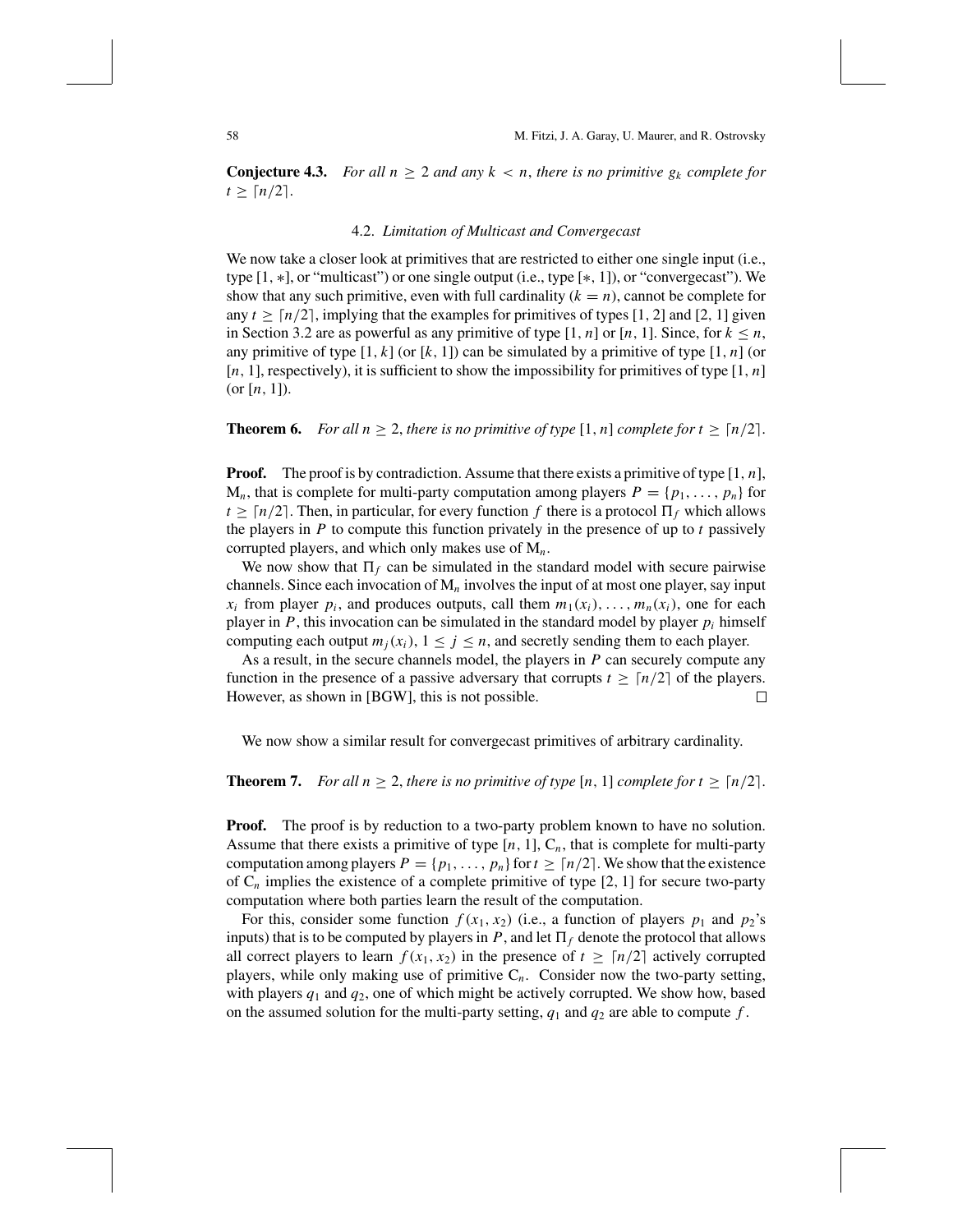The construction goes as follows. We partition the set  $P$  into two sets,  $P_1$  and  $P_2$ , such that  $|P_1| = t$ ,  $|P_2| = n - t \le t$ , and with  $p_1 \in P_1$  and  $p_2 \in P_2$ . Player  $q_1$  simulates all players in  $P_1$  with  $p_1$ 's input as his own input, and player  $q_2$  simulates all players in  $Q_2$ with  $p_2$ 's input as his input. Furthermore, every input and output of each  $C_n$  primitive used in *P* is reconnected to the respective simulating player,  $q_1$  and  $q_2$ ; as a result, each instance of  $C_n$  in the original setting can be replaced by a primitive of type  $[2, 1]$ . By assumption, since each player simulates at most *t* players in *P*, the resulting protocol securely computes and delivers output  $f(x_1, x_2)$  to both players.

Thus, there is a two-player primitive with a single output that is complete for secure two-party computation where both players learn the same result. This is a direct contradiction to the "one-sidedness" observation in [BMM], that a protocol based on an asymmetric (i.e., single-output) two-player primitive cannot guarantee that both players learn the result of the computation.  $\Box$ 

#### **5. Summary and Open Problems**

In this paper we have put forward the concept of minimal cardinality of primitives that are complete for SFE. Since this is a new line of research, several questions remain open.

We completely characterized the cases of types [1, 1], [1, *k*], and [*k*, 1], for all cardinalities  $k \leq n$ . In particular, for  $t < n/3$  there is a complete primitive,  $SC_2[1, 1]$ , and no  $g_2$  can do any better; and, for  $t < n/2$ , there are two complete primitives, OC<sub>3</sub>[1, 2] and  $CC_3[2, 1]$ , and no  $g_k, k \leq n$ , can do any better. For the case of type [k, k] it remains to prove Conjecture 4.3, that no  $g_{n-1}[n-1, n-1]$  is complete for  $t \geq \lceil n/2 \rceil$ . This would partition the whole hierarchy into three equivalence classes of cardinalities  $k = 2$  $(t < n/3)$ ,  $2 < k < n$   $(t < n/2)$ , and  $k = n$   $(t < n)$ .

It would also be interesting to analyze the completeness of primitives as a function of the size of the input and output domains. We took some initial steps for the case of cardinality 3 in Section 3.2.3. Also the completeness of the UBB<sub>n</sub> for  $t < n$  relies on the fact that inputs of large size are allowed.

#### **Acknowledgments**

We thank the anonymous referees for their many valuable comments; in particular, the example of an asymmetric deterministic primitive in Section 3.2.3 was suggested by one of the referees. The work of Matthias Fitzi was partly done while visiting Bell Labs and DIMACS.

# **Appendix. Chernoff Bounds**

In the analysis of our protocols we apply Chernoff bounds in order to estimate upper bounds on their error probabilities. We present a succinct description of these bounds here for convenience.

Let  $X_i \in [0, 1]$  ( $1 \le i \le N$ ) be a sequence of independent random variables with expected value  $\mu$ . The Chernoff bound gives an upper bound on the probability that the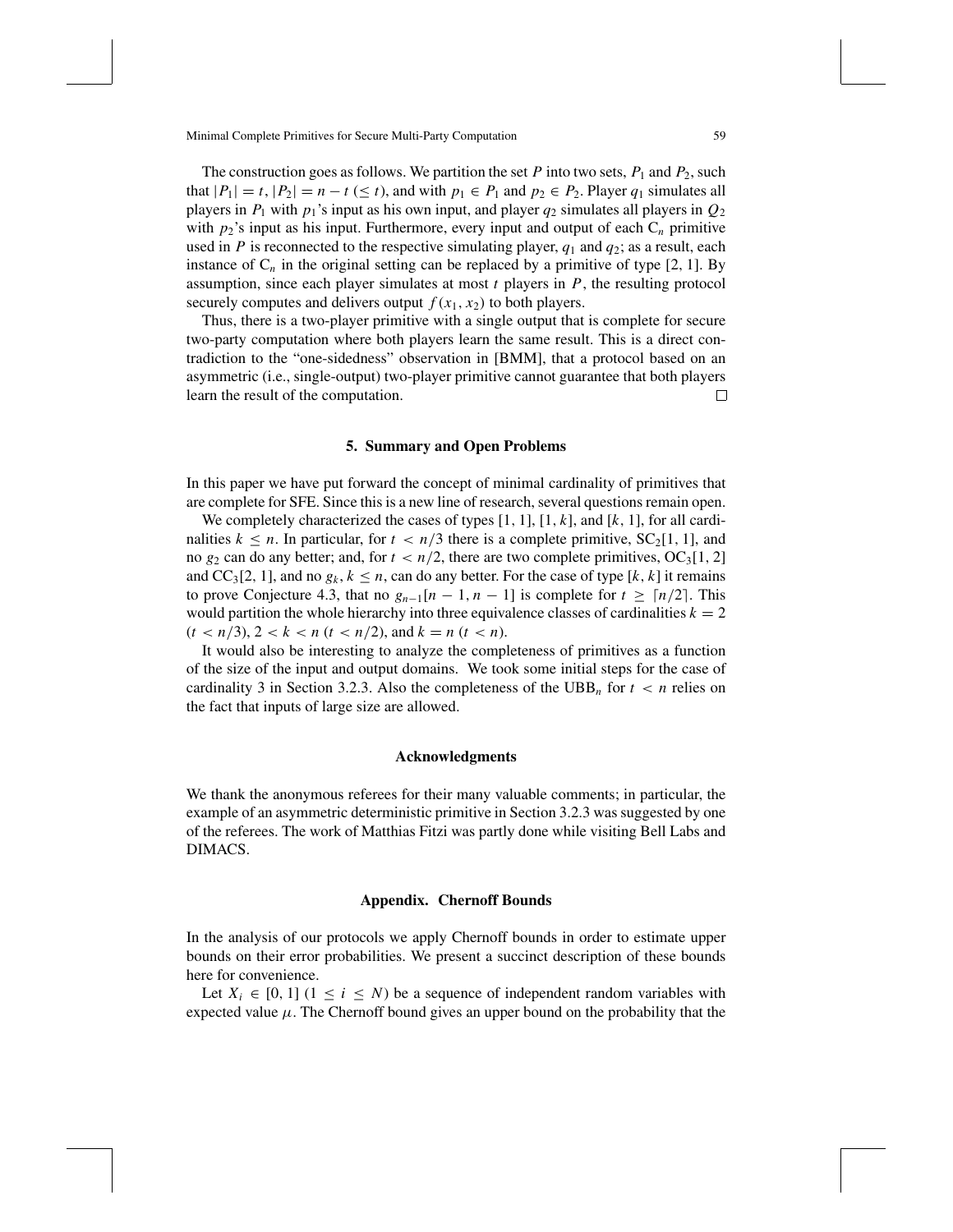sum  $\sum_{i=1}^{N} X_i$  deviates from the expected value  $\mu N$  by a given distance  $\varepsilon > 0$ :

$$
C_{\downarrow}(\mu, N, \varepsilon) = \text{Prob}\left(\sum_{i=1}^{N} X_i < \mu N - \varepsilon\right) \le e^{-2\varepsilon^2/N},
$$
\n
$$
C_{\uparrow}(\mu, N, \varepsilon) = \text{Prob}\left(\sum_{i=1}^{N} X_i > \mu N + \varepsilon\right) \le e^{-2\varepsilon^2/N}.
$$
\n
$$
(1)
$$

#### **References**

- [Be] D. Beaver. Foundations of secure interactive computation. In *Advances in Cryptology CRYPTO '*91, LNCS, pp. 377–391. Springer-Verlag, Berlin, 1992.
- [BGW] M. Ben-Or, S. Goldwasser, and A. Wigderson. Completeness theorems for non-cryptographic faulttolerant distributed computation. In *Proc*. 20*th ACM Symp*. *on the Theory of Computing*, pp. 1–10, 1988.
	- [Bl] M. Blaze. Oblivious key escrow. In R. Anderson, editor, *Proc*. *First Infohiding*, volume 1174 of LNCS, pp. 335–343, Springer-Verlag, Berlin, 1996.
- [BMM] A. Beimel, T. Malkin, and S. Micali. The all-or-nothing nature of two-party secure computation. In *Advances in Cryptology — CRYPTO '*99, volume 1666 of LNCS, pp. 80–97. Springer-Verlag, Berlin, 1999.
	- [Ca] R. Canetti. Security and composition of multiparty cryptographic protocols. *Journal of Cryptology*, 13(1):143–202, 2000.
- [CCD] D. Chaum, C. Crépeau, and I. Damgård. Multiparty unconditionally secure protocols (extended abstract). In *Proc*. 20*th ACM Symp*. *on the Theory of Computing*, pp. 11–19, 1988.
- [CDD<sup>+</sup>] R. Cramer, I. Damgård, S. Dziembowski, M. Hirt, and T. Rabin. Efficient multiparty computations secure against an adaptive adversary. In *Advances in Cryptology — EUROCRYPT '*99, volume 1592 of LNCS, pp. 311–326. Springer-Verlag, Berlin, 1999.
	- [Ch] D. Chaum. The dining cryptographers problem: unconditional sender and recipient untraceability. *Journal of Cryptology*, 1(1):65–75, 1988.
- [DDWY] D. Dolev, C. Dwork, O. Waarts, and M. Yung. Perfectly secure message transmission. *Journal of the ACM*, 40(1):17–47, Jan. 1993.
	- [FLM] M. J. Fischer, N. A. Lynch, and M. Merritt. Easy impossibility proofs for distributed consensus problems. *Distributed Computing*, 1:26–39, 1986.
	- [FM] M. Fitzi and U. Maurer. From partial consistency to global broadcast. In *Proc*. 32*nd Annual Symp*. *on the Theory of Computing*, pp. 494–503, 2000.
	- [GL] S. Goldwasser and L. Levin. Fair computation of general functions in presence of immoral majority. In *Advances in Cryptology — CRYPTO '*90, volume 537 of LNCS, pp. 77–93. Springer-Verlag, Berlin, 1990.
- [GMW] O. Goldreich, S. Micali, and A. Wigderson. How to play any mental game. In *Proc*. 19*th ACM Symp*. *on the Theory of Computing*, pp. 218–229, 1987.
	- [Go1] O. Goldreich. Preface. *Journal of Cryptology*, Special issue on General Secure Multiparty Computation, 13(1):1–8, 2000.
	- [Go2] O. Goldreich. Secure multi-party computation, Working draft, version 1.2, Mar. 2000.
	- [Ki1] J. Kilian. Founding cryptography on oblivious transfer. In *Proc*. 20*th Annual ACM Symp*. *on the Theory of Computing*, pp. 20–31, 1988.
	- [Ki2] J. Kilian. A general completeness theorem for two-party games. In *Proc*. 23*rd Annual ACM Symp*. *on the Theory of Computing*, pp. 553–560, 1991.
	- [Ki3] J. Kilian. More general completeness theorems for secure two-party computation. In *Proc*. 32*nd Annual ACM Symp*. *on the Theory of Computing*, pp. 316–324, 2000.
- [KKMO] J. Kilian, E. Kushilevitz, S. Micali, and R. Ostrovsky. Reducibility and completeness in private computations. *SIAM Journal on Computing*, 29:1189–1208, 1999.